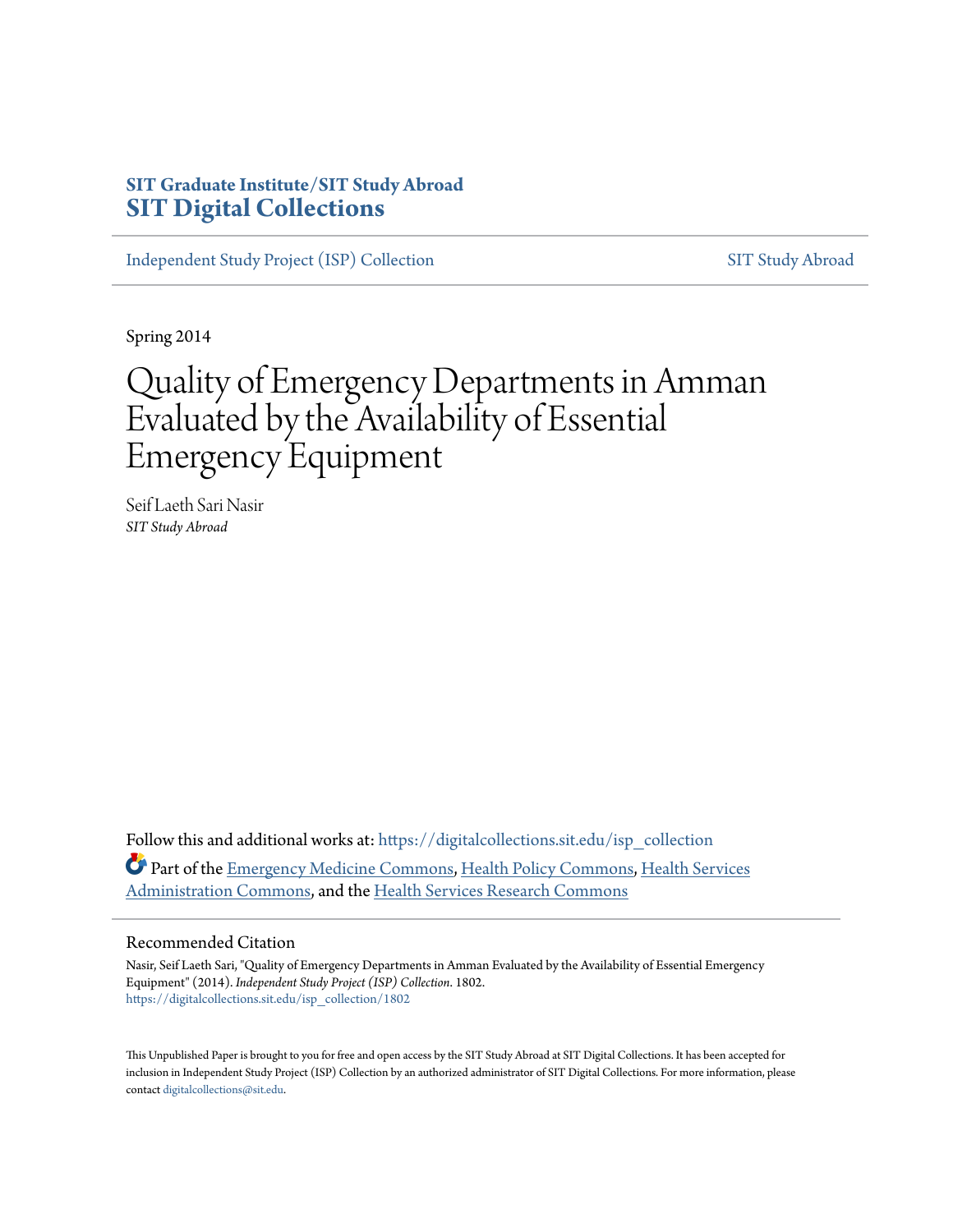## **QUALITY OF EMERGENCY DEPARTMENTS IN AMMAN EVALUATED BY THE AVAILABILITY OF ESSENTIAL EMERGENCY EQUIPMENT**

**SEIF LAETH SARI NASIR** 

**CREIGHTON UNIVERSITY BIOLOGY | BEHAVIOURAL AND COGNITIVE NEUROPSYCHOLOGY** 

> **SIT STUDY ABROAD - JORDAN HEALTH AND COMMUNITY DEVELOPMENT**

**Academic Director: Bayan Abdulhaq, Ph.D** Advisor: Ruba Al-Hamad, M.D.

SUBMITTED IN PARTIAL FULFILLMENT OF THE REQUIREMENTS FOR HEALTH AND COMMUNITY DEVELOPMENT **S.I.T. STUDY ABROAD, SPRING 2014**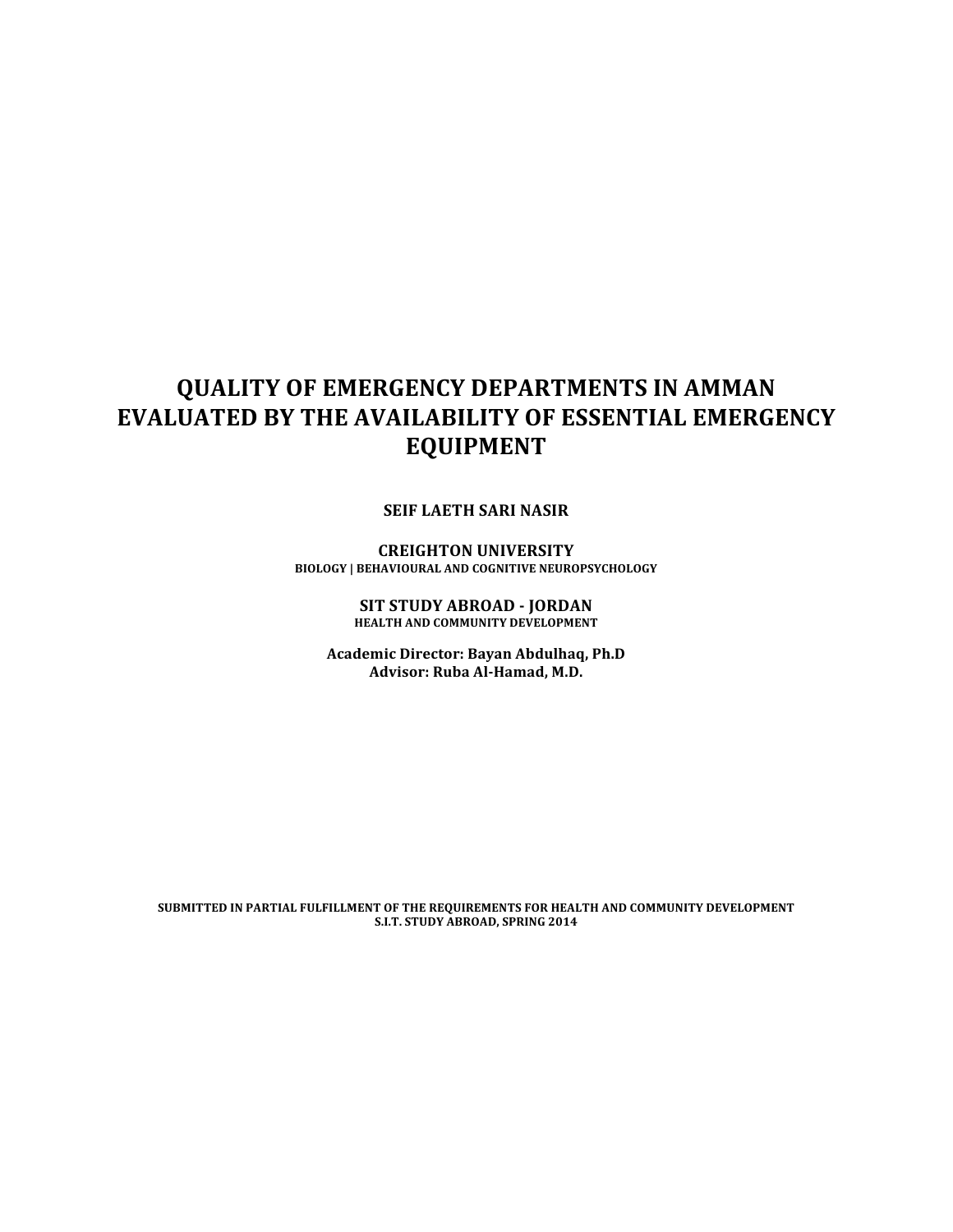#### **COPYRIGHT**

The author hereby **does** grant the School for International Training the permission to electronically reproduce and transmit this document to the students, alumni, staff, and faculty of the World Learning Community.

The author hereby **does** grant the School for International Training the permission to electronically reproduce and transmit this document to the public via the World Wide Web or other electronic means.

The author hereby **does** grant the School for International Training the permission to reproduce this document to the public in print format.

Signature: Seif L. S. Nasir

Date: submitted on 05/05/2014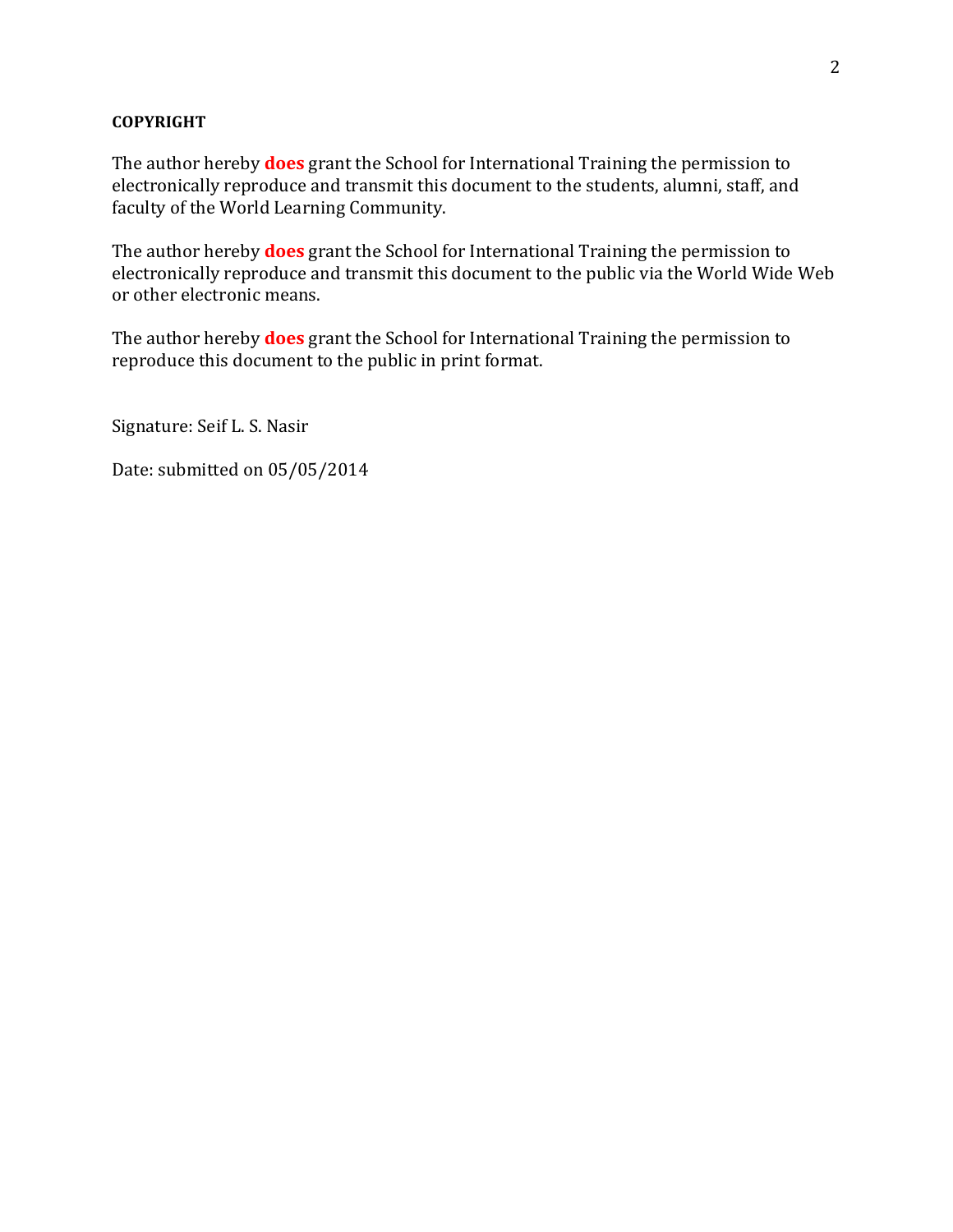#### **ACKNOWLEDGMENTS**

This study would not have been possible without the help of many wonderful and generous people. Firstly, I would like to thank my grandfather, Dr. Sari Nasir, not only for providing me with invaluable resources and connections, but for the amazing amount of support he has given me throughout my semester in Jordan.

I would like to thank both of my parents for talking me through the difficulties of executing my own research project, as well as providing me with the opportunity to spend a semester studying in Jordan. 

I would also like to express my gratitude towards Dr. Bayan Abdulhaq and the S.I.T. staff. Without their hard work and genuine interest in our success, not a single one of us students would have been able to do the research we have done, or have had the experiences we did coming to Jordan during this semester.

The Health Care Accreditation Council, particularly Omaima Nassar, for helping me collect and organize information, as well as supporting my research through the entire semester.

Thanks to all of the wonderful physicians that I have met for all of their advice and input. Without their help and interest in my research, this paper could literally not have been done.

And last but definitely not least, a huge thank you to my fellow students – especially the members of "The Quad". I could not have imagined a more wonderful group of people to have taken-on Jordan with. We travelled together, studied together, panicked together, and shared an experience that one cannot replicate.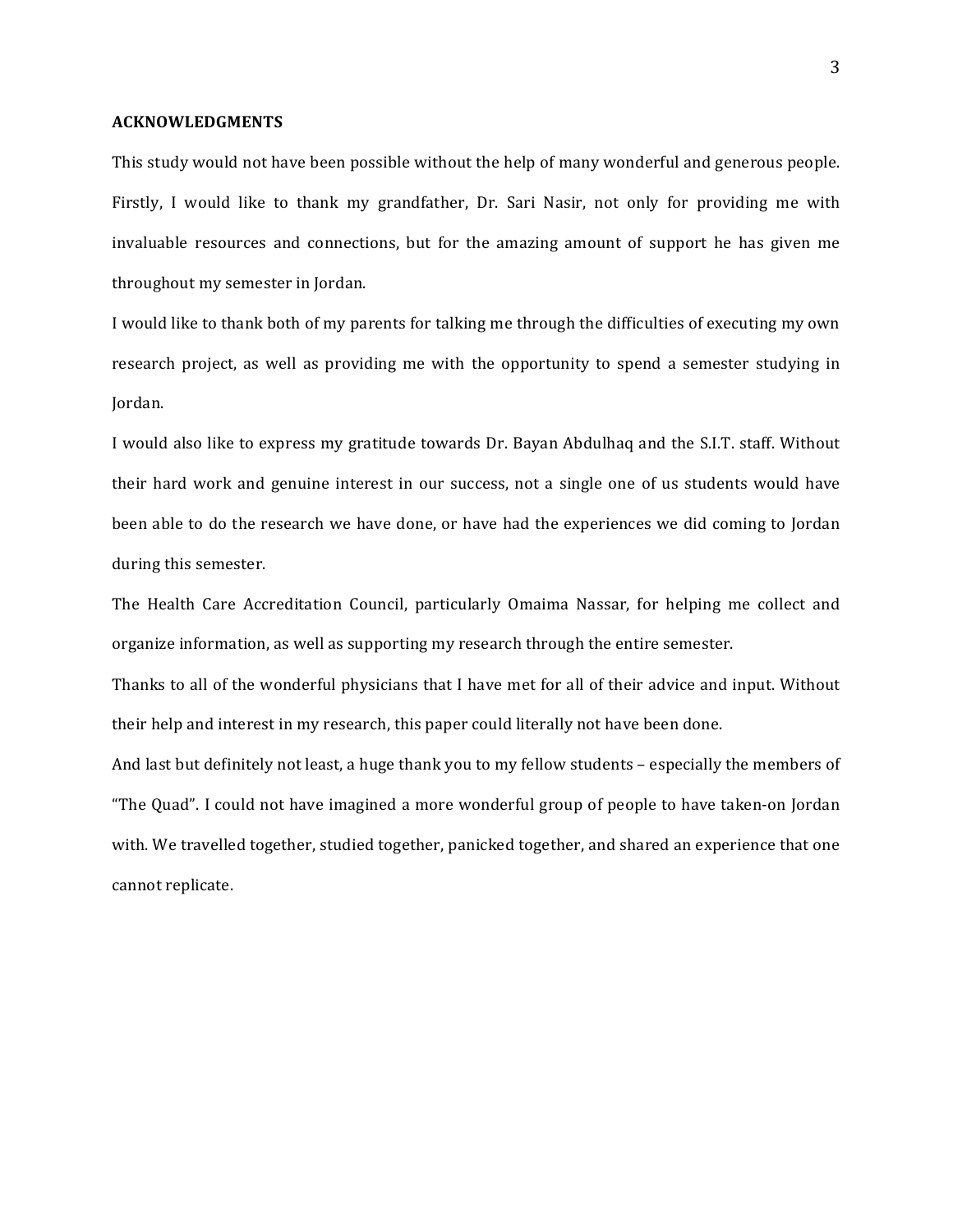## **TABLE OF CONTENTS**

| I. Abstract                               | 5  |
|-------------------------------------------|----|
| <b>II.</b> Introduction                   | 6  |
| <b>III. Literature Review</b>             | 9  |
| <b>IV. Methodology</b>                    | 13 |
| <b>V. Results</b>                         | 15 |
| <b>VI. Discussion and Recommendations</b> | 20 |
| <b>VII. Future Research</b>               | 23 |
| <b>VIII. Bibliography</b>                 | 24 |
| IX. Appendices                            | 25 |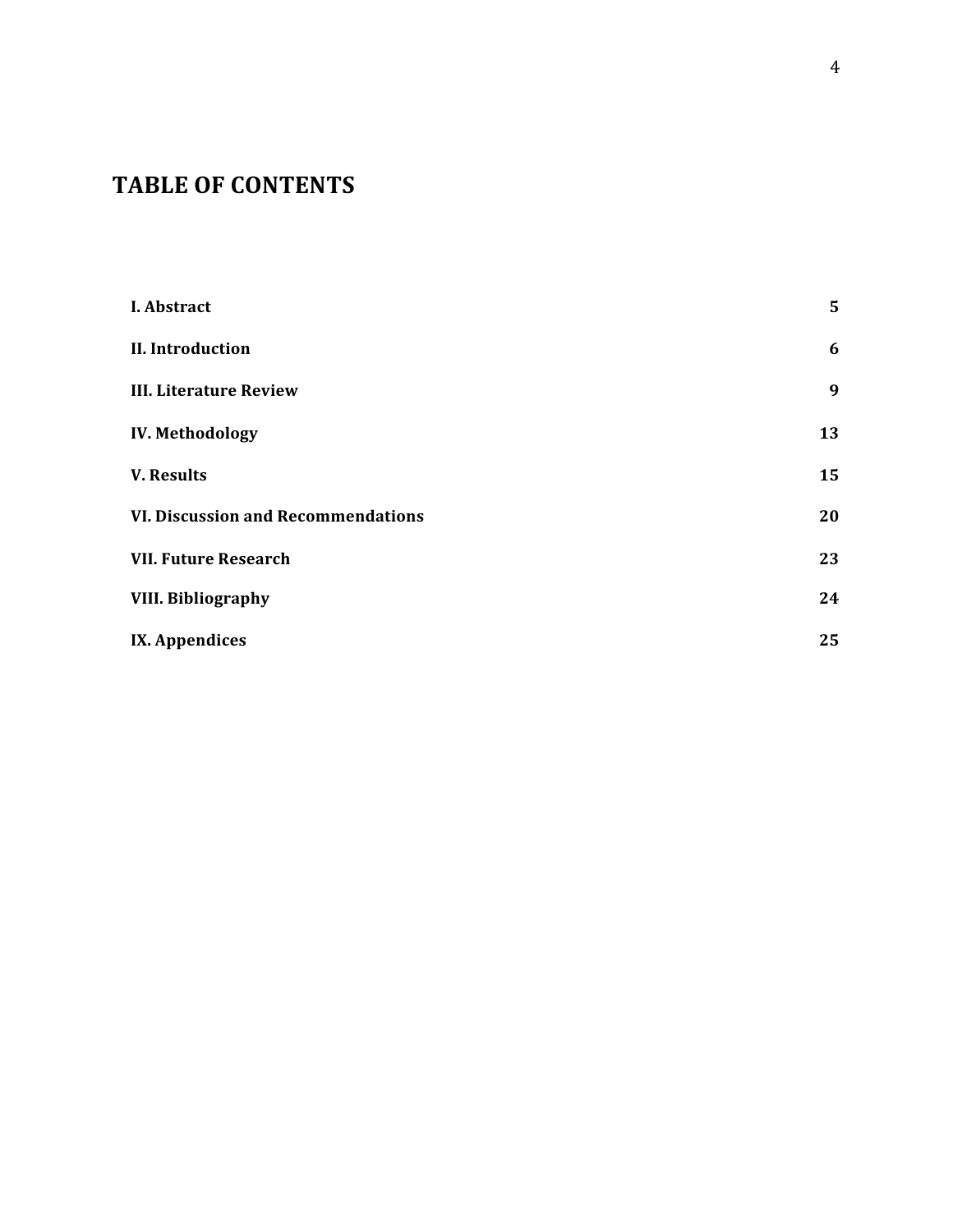#### **ABSTRACT**

The present study aims to determine the quality of emergency health care in Jordan by assessing the availability of essential emergency equipment in emergency departments in Amman. This study uses a cross-sectional questionnaire assessing the accessibility of equipment and medication in emergency departments, as well as eliciting the opinions of the participants regarding the future development of the emergency medical sector in Jordan. The questionnaires were distributed to the physician directors of every participating hospital emergency department in Amman, and completed by the physician director excepting two cases, one of which was completed by the head staff nurse, and the second of which was completed by a medical resident on emergency medicine rotation. Results suggested that although emergency departments in Jordan are generally well equipped, variability in departmental processes and physician opinion suggest that improvements could be made in the emergency health care sector that could improve patient outcomes, efficiency, and working conditions. Respondents most notably mentioned the need for specialized emergency physicians and a greater number of staff members. Many physicians felt that improvements in staff training would improve the delivery of emergency care. Problems with overcrowding of emergency departments and unnecessary use by low acuity patients often interferes with delivery of appropriate care to critical patients, and may drive up health care costs. Respondents discussed the need for the development of a formal trauma unit and priority triage screening for critical patients. Physicians also criticized the emergency medical technician (EMT) system, suggesting that better training of EMTs would improve outcomes and efficiency. In addition, coordination between Civil Defense ambulances and emergency rooms could be improved. 

Keywords: Health Care Management, Public Health, Public and Social Welfare, Medicine and Surgery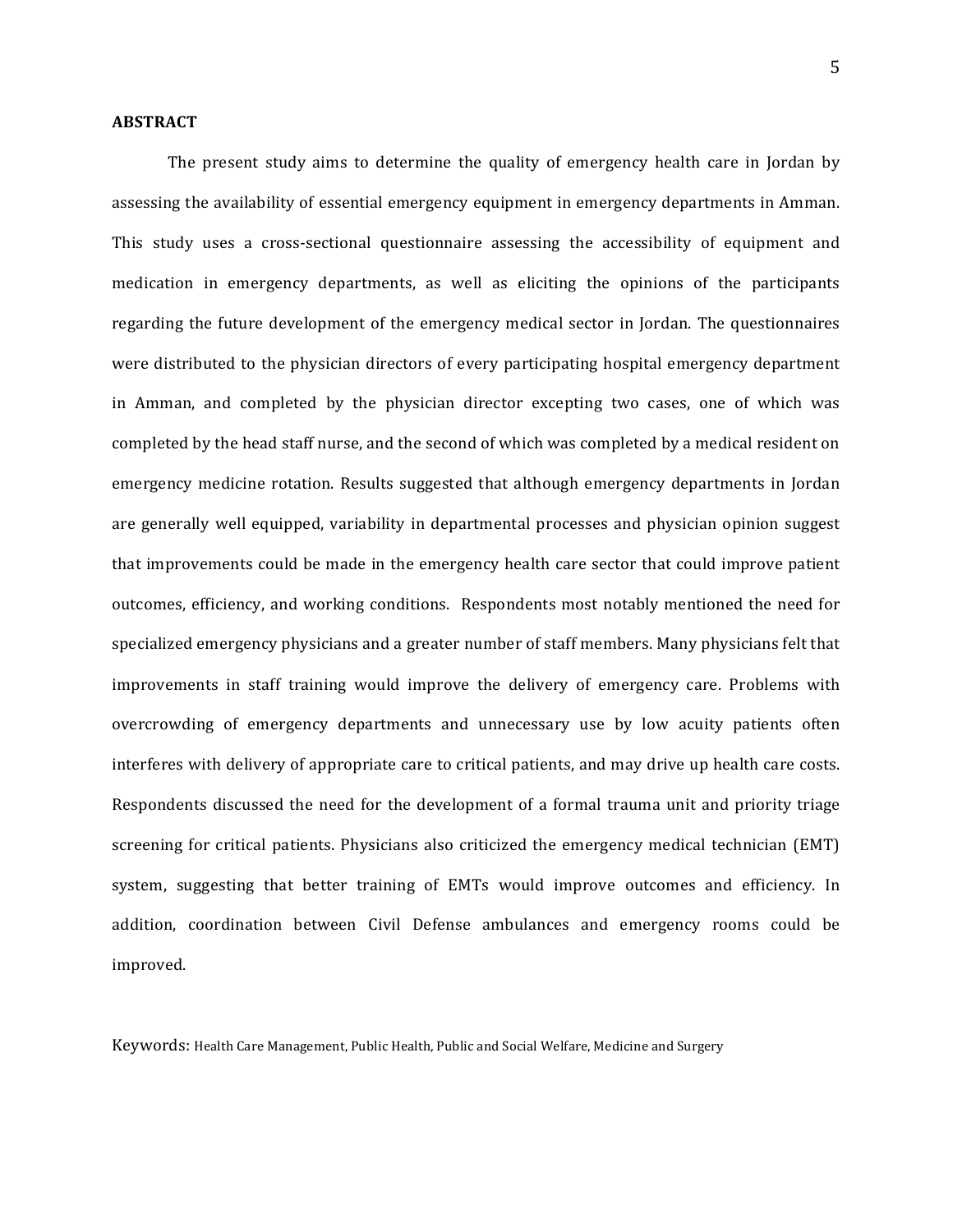#### **INTRODUCTION**

Deaths due to emergencies such as poisonings, seizures, cardiac arrest, and motor vehicle accidents, among others, are a significant cause of mortality worldwide. The availability of a wellequipped emergency department is a necessary component in the medical sector of any country.

Emergency medical care has been employed in many different contexts throughout history. Napoleon's military was known to have a sector of infantrymen trained in what then was considered basic life support, to treat those wounded on the battlefield until they could be brought to the medical camps. In the early 1800's, ambulatory services were developed in London to transport victims of the cholera epidemic to hospitals, and only a few years later, Clara Barton, the founder of the American Red Cross, implemented a nurse ride-along to provide immediate care to soldiers in 'ambulances' on their way to receiving medical treatment (American Red Cross, 2014).

As medicine began progressing in the United States in the early 1800's, emergency cases were mostly assessed and treated by general practitioners as house calls. Now, the United States is fortunate to be able to boast one of the most efficient emergency health care systems in the world. When hospitals began evolving to handle more and more patients, emergency departments were built to receive visitors who required immediate care before admission to the hospital. Prior to the availability of specialized emergency physicians, emergency departments were typically operated by a rotating staff of physicians from other specialties, including surgery, family medicine, anesthesia, and dermatology. Emergency medicine was recognized as a specialty in the United States for the first time in 1979, and since then, residency and training programs, medical education, and the emergency sector have expanded greatly to provide quality care to critical cases  $(Zink, 2006)$ .

The vast majority of developing countries lack an efficient system for delivering emergency medical services to those in need, as the costs of infrastructure and the necessary resources are high. In the country of Jordan, for example, emergency health care is a recently established sector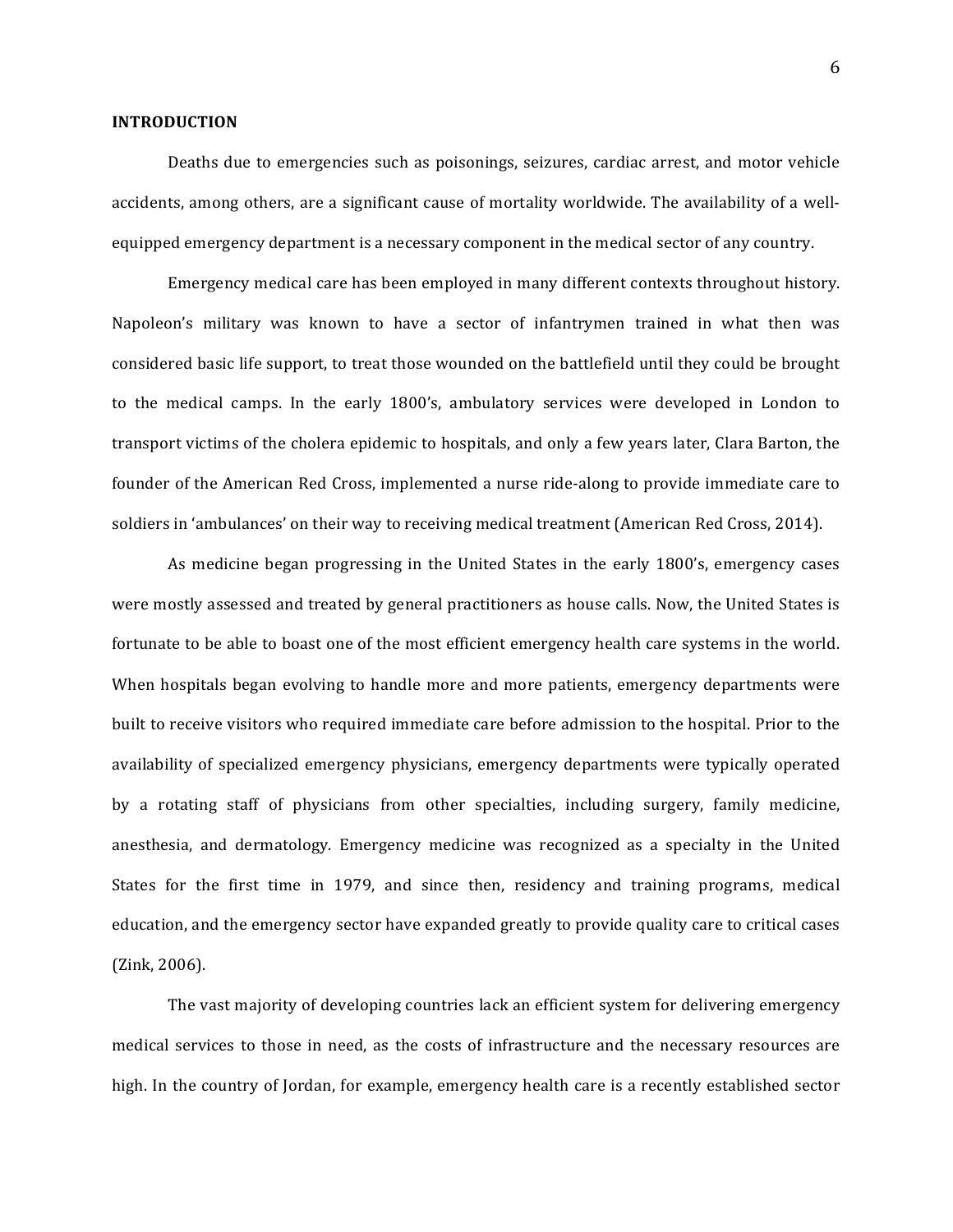providing care to Jordan's population of 6.3 million. The development of an emergency medicine residency program took place in 2003, and has expanded to 4 residency programs with 50 resident positions in 2014, sponsored and run only by Ministry of Health agencies.

The Ministry of Health (MoH) is the major provider of health care services to Jordanian citizens. The Ministry operates 31 hospitals throughout the country and provides health care services to 69.6% of the population. The MoH's outreach goal is to provide access to primary health care for all Jordanian citizens, and does so through its insurance program (the Civil Insurance Program), in addition to providing full coverage for children less than six years of age (Khammash).

Although a plethora of statistics concerning the accessibility of primary health care in Jordan exists, very limited information regarding access or quality of emergency health care services in Jordan is available for analysis or review. The purpose of this study was to determine the availability of essential emergency department equipment and medication in a sample of emergency departments, as well as an informal assessment of conditions and opportunities for improvement in Amman. This serves as a primary step to identifying the strengths and challenges present in emergency departments in Jordan, which can help to raise awareness about what changes can be made to the current state of the emergency health care sector in order to address inequities and improve patient outcomes. The study also aims to open a general discussion in the medical community about the development of emergency medicine as an indispensable specialty in the Jordanian health care sector.

The Jordan Medical Council (JMC) is the only association in Jordan that is responsible for the accreditation of medical training programs in the country. Until 1982, subspecialty training programs were not endorsed by the JMC, and only in 1989 did the JMC accredit a training program available for family physicians that wished to work in the emergency medical sector. In 2003, emergency medicine was recognized as an independent subspecialty by the JMC, and residency programs were developed to train emergency medical specialists.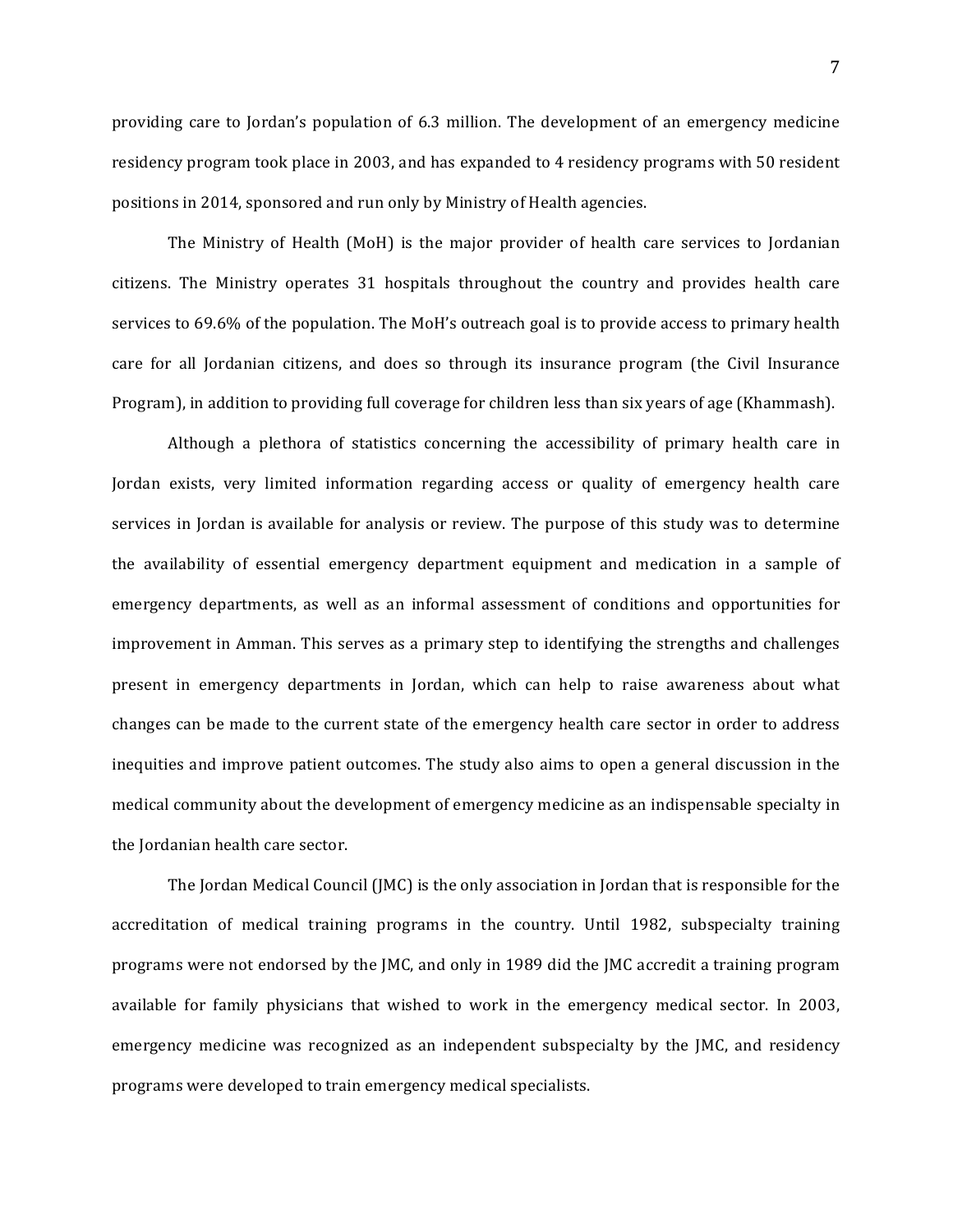The Ministry of Health has taken steps towards the development of the emergency health sector and published a set of service standards for general hospitals that includes recommended equipment and medication for the operation of an emergency department (Ministry of Health Technical Working Group). However, there are no existing entities responsible to hold hospitals accountable to abiding by Ministry guidelines. The foundation of the Health Care Accreditation Council (HCAC) in 2007 introduced an initiative to hospitals for providing quality care by awarding accreditation to hospitals that meet certain criteria specific to relevant departments. As of now, seventeen hospitals have been awarded HCAC accreditation.

In order to identify the strengths and opportunities that exist in the current emergency health care system, the researcher wrote a questionnaire that assembled information from the Ministry of Health service standards guidelines and the World Health Organization's generic Essential Emergency Equipment List (World Health Organization, 2012). The questionnaire assessed the availability of equipment and medications present in emergency departments in Amman, as well as the opinions of participating physicians regarding factors that would improve working conditions, patient outcomes, and future developments. The researcher aimed to distribute the questionnaire to all hospitals in Amman with an attached and active emergency department.

A list of all hospitals in Amman was generated. Subsequently, six hospitals were excluded from this list for the following reasons: Three hospitals that had closed due to lack of business, two hospitals that follow a policy which includes refusal to participate in studies, and one military hospital that required full authorization from the Royal Medical Services. Due to the time constraints that this would introduce to the study, it was decided to exclude this hospital. The questionnaire was ultimately distributed to 35 hospitals. Delimitations included focusing the research on hospitals in Amman for the sake of ensuring access, completion, and collection of distributed questionnaires.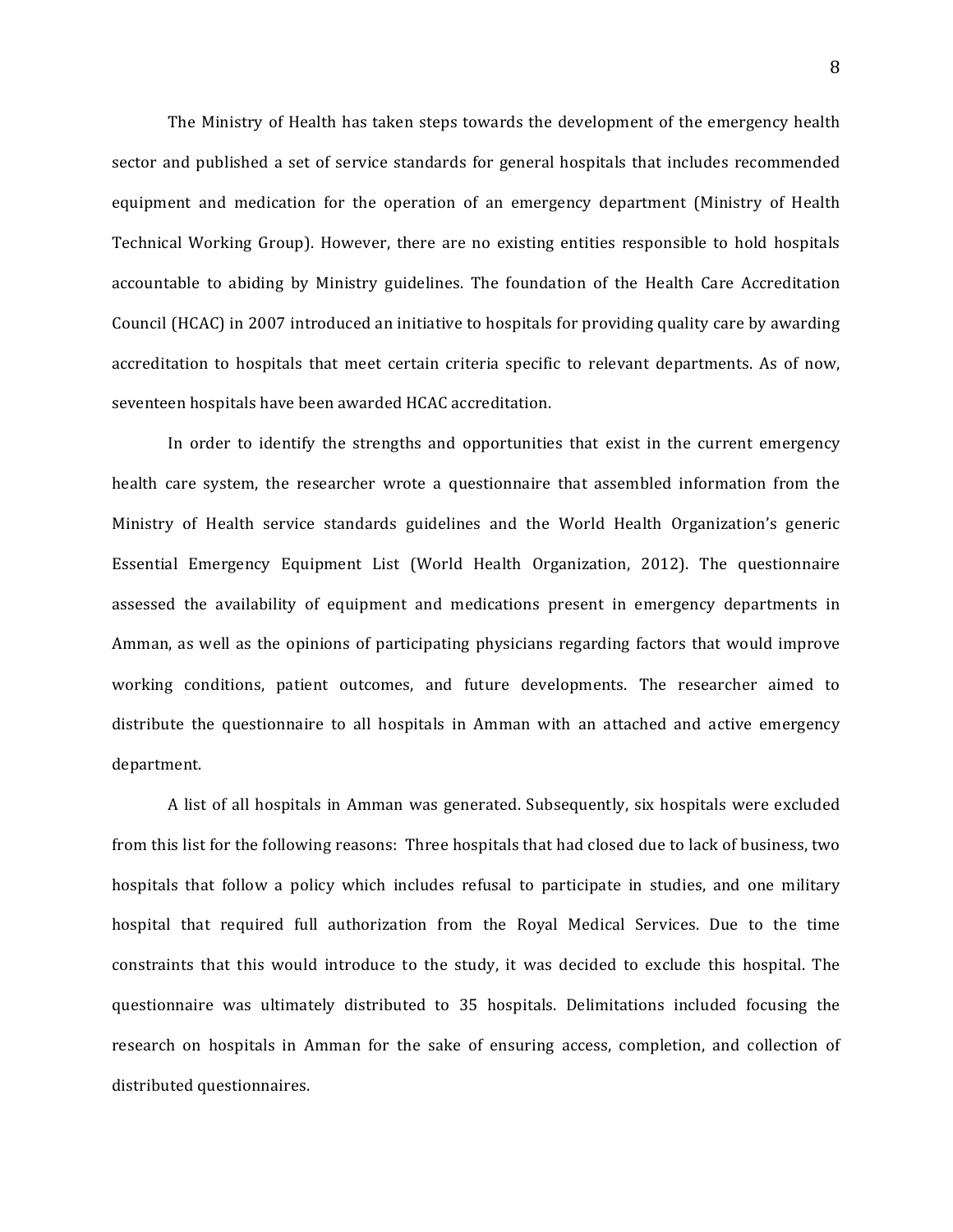#### **LITERATURE REVIEW**

An article written by Thomas Kirsch, MD et al. discusses the importance of collaboration between countries with developing emergency health care systems and those with developed and fully functional emergency health care systems. "Rather than *repeatedly* 'reinventing the wheel' with the start of each new emergency care system," writes Kirsch, "the preexisting knowledge base of emergency medicine can be shared with [countries with a nonexistent or weakly developed emergency health care system]". As this study's intention is to analyze the strengths and challenges of the EM sector in Jordan, the suggestions made by Kirsch's paper may be useful for addressing any weaknesses found to exist in the sector (Zink, 2006).

In 1978 the World Health Organization hosted an event in which the international health community determined that a model emphasizing public health and primary health care as a vector for the provision of health care services would be the most efficient and cost effective way to distribute care to a population. Like most countries in the world, Jordan has encountered difficulties in re-shifting the focus of health care to promote primary care, including poor resources, inadequate educational preparation, and the high incentives for pursuing secondary or tertiary medicine as a profession. Kirsch provides a list of qualities that would be crucial for the development of emergency medicine as a specialty in any location, which include: 1) physicians interested in establishing EM as a specialty, 2) Governmental support, 3) Support from other physicians and hospital personnel, and 4) Infrastructural components including facilities capable of providing care, training programs for both physicians and non-physicians, and efficient transport and communication systems for emergency services. By implementing Kirsch's recommendations in conjunction with the findings of this research, the investigator hopes that advancements will be made in the effort to provide quality emergency health services to Jordanians nationwide.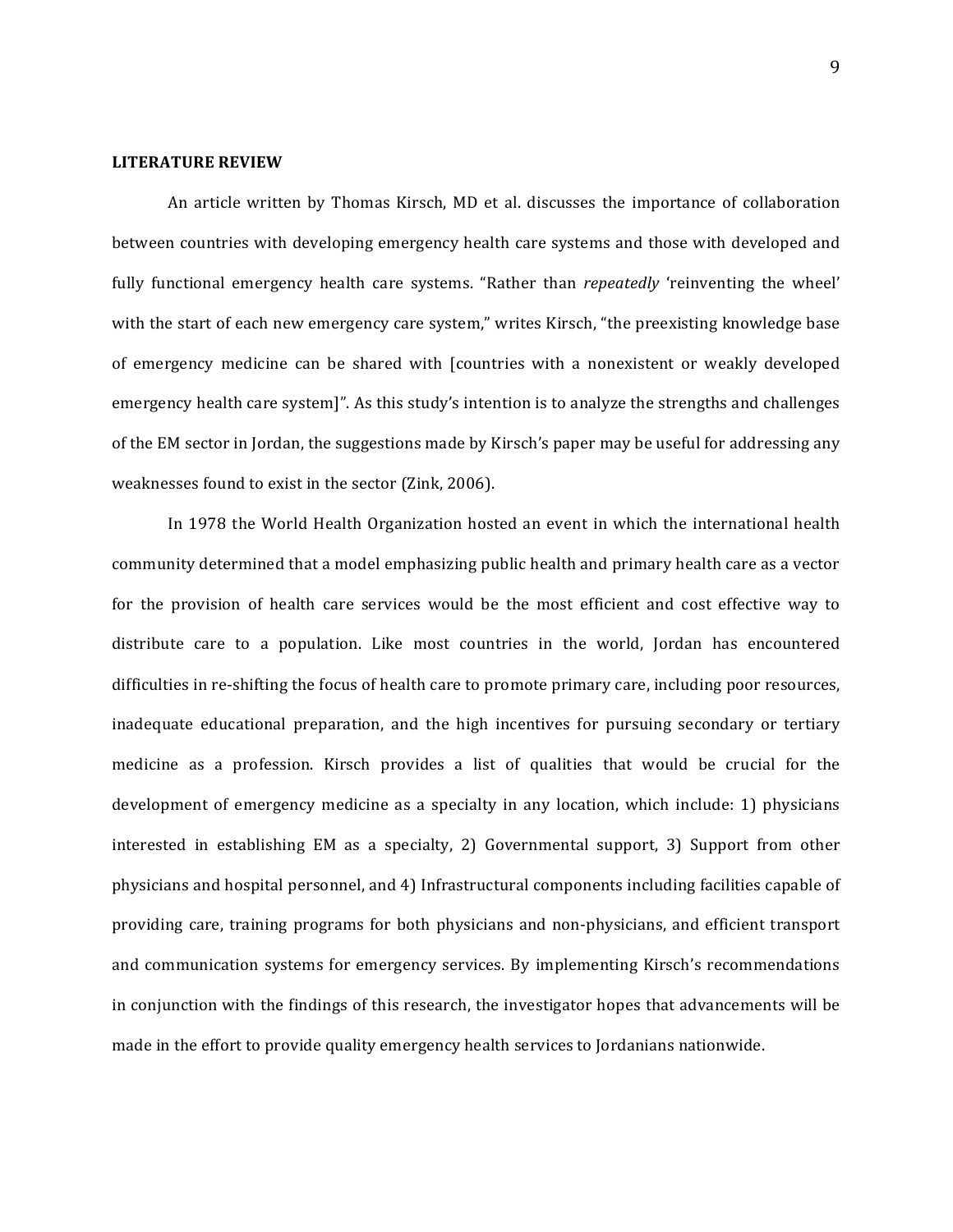Fully understanding and being able to coordinate all aspects of the emergency health sector is essential to managing an efficient health-emergency response system. A publication from the Asian Disaster Preparedness Centre compares and contrasts the first-responder methods of the United States and the European countries, and suggests a framework for the organization of emergency medical services (EMS).

The American EMS system aims to stabilize the patient until they can be brought to a hospital setting for "definitive" emergency care. The European system, sometimes termed the "Franco-German model", on the other hand, provides as much care to the patient at the scene of the incident as possible, with the goal of providing enough immediate care to admit the patient to an inpatient setting once they reach the hospital. This allows physicians at the hospital to provide more targeted care upon patient arrival. Regardless of the system used, the publication discusses the importance of coordinating EMS activity with hospital activity. Since Jordan's emergency sector offers pre-hospital care from both private and public sources without a regulatory body, the topic should be explored in detail to ensure that all EMS systems are easily accessible and capable of providing the highest quality pre-hospital care.

Little published information is available on the quality, efficiency, or accessibility of Emergency Medicine (EM) in Jordan. Like Jordan, most of Middle Eastern countries have newly developing EM education and provision programs, as in Lebanon, whose medical certification board began recognizing EM as a specialty as recently as 1993. A paper written by Jamil D. Bayram discusses the current state and projections for the future of EDs in Lebanon, beginning with the fact that as of 2005, only 14 physicians in Lebanon were registered as EM specialists - general practitioners with either experience or interest in providing emergency care provide most emergency interventions in Lebanon. Even so, the medical community and patients do not generally acknowledge EM as a legitimate and independent specialty.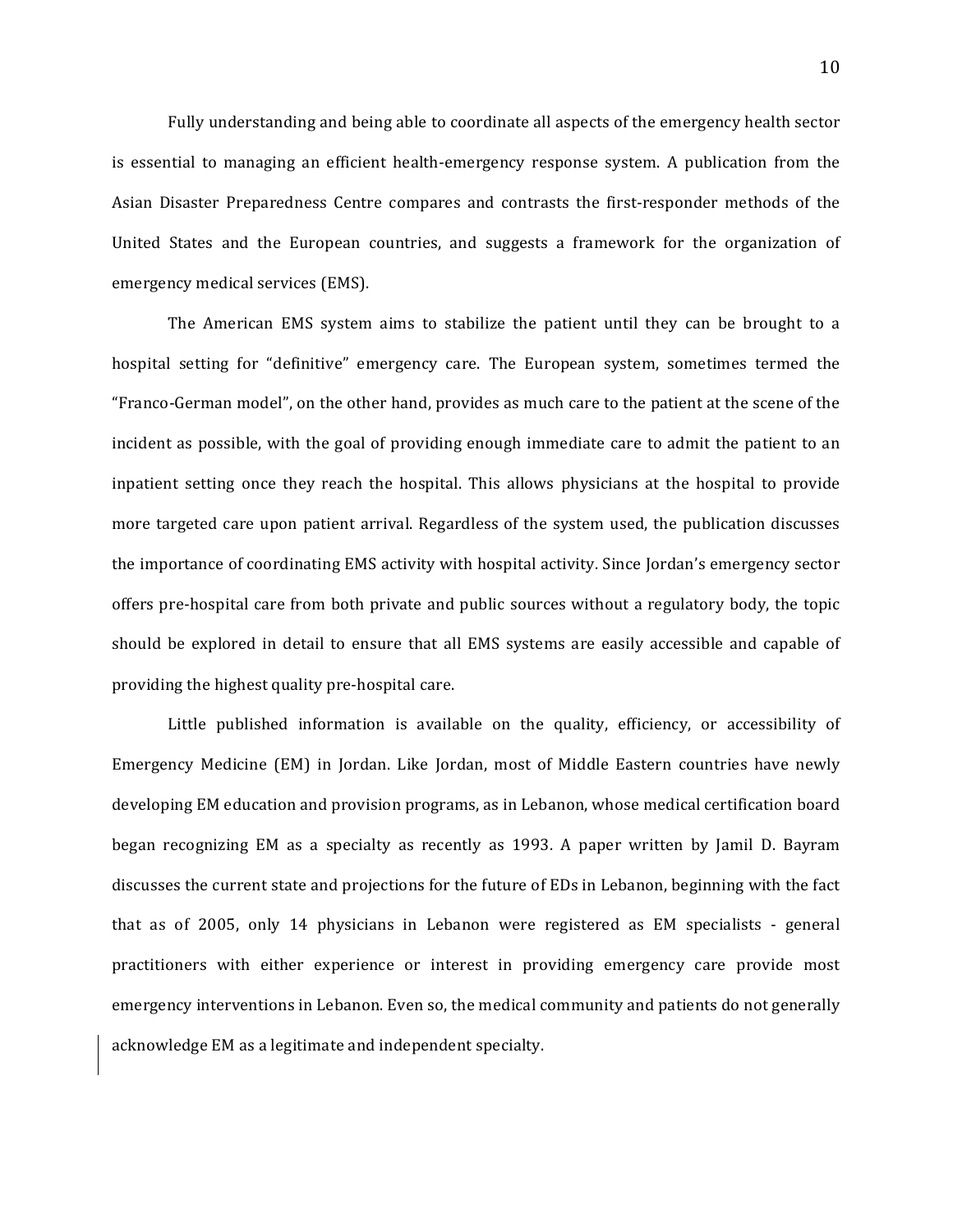Bayram suggests that part of the reason that emergency medicine has not been developed is the lack of physicians in Lebanon willing to enter the profession, as they are generally undertrained and underpaid. Part of this dilemma is caused by the structure of the insurance system that sees emergency procedures as equivalent to clinical procedures performed by general practitioners, and reimburses them equally. No list of medical interventions approved for emergency physicians exists, which causes difficulties when determining patient coverage and further emphasizes issues regarding physician compensation. As for training, general practitioners are given the option to complete a two-year training certificate in any emergency-related field. Most physicians leave Lebanon to countries such as the U.K., U.S.A., and France to receive said training. Nevertheless, a survey conducted in Bayram's study indicates that most emergency physicians in Lebanon rely on specialists to stabilize and intervene on critical patients, as they are not adequately trained to do so.

As for the development of EM in Lebanon, Bayram's commentary discusses the many attempts that have been made to improve emergency health care provision in Lebanon, including monetary and equipment donations and educational material and resources. Most have gone unappreciated, and if utilized at all, have been invested in the pre-hospital system, leaving Emergency Departments (EDs) and the EM specialty underdeveloped.

An analysis of the utilization of EDs in Kuwait concluded that emergency physicians classified only  $61\%$  of cases seen in the emergency department as urgent, and only  $2\%$  of visits were considered life threatening (Shah, 1996). A similar study from a Jordanian hospital in 2000 classified 91.2% of ED visits as non-urgent or trivial (Abdallat, 2000). The study goes on to suggest that geographical, social, and psychological factors may play a role in the patient's decision to attend the ED for medical care. Many additional articles have discussed the severity of the unnecessary use of emergency departments by patients who are seeking the services of a primary care physician, which increases treatment costs and delays care for more urgent cases. A short article by Wafa Halasa, the senior consultant of family medicine for the Jordanian Ministry of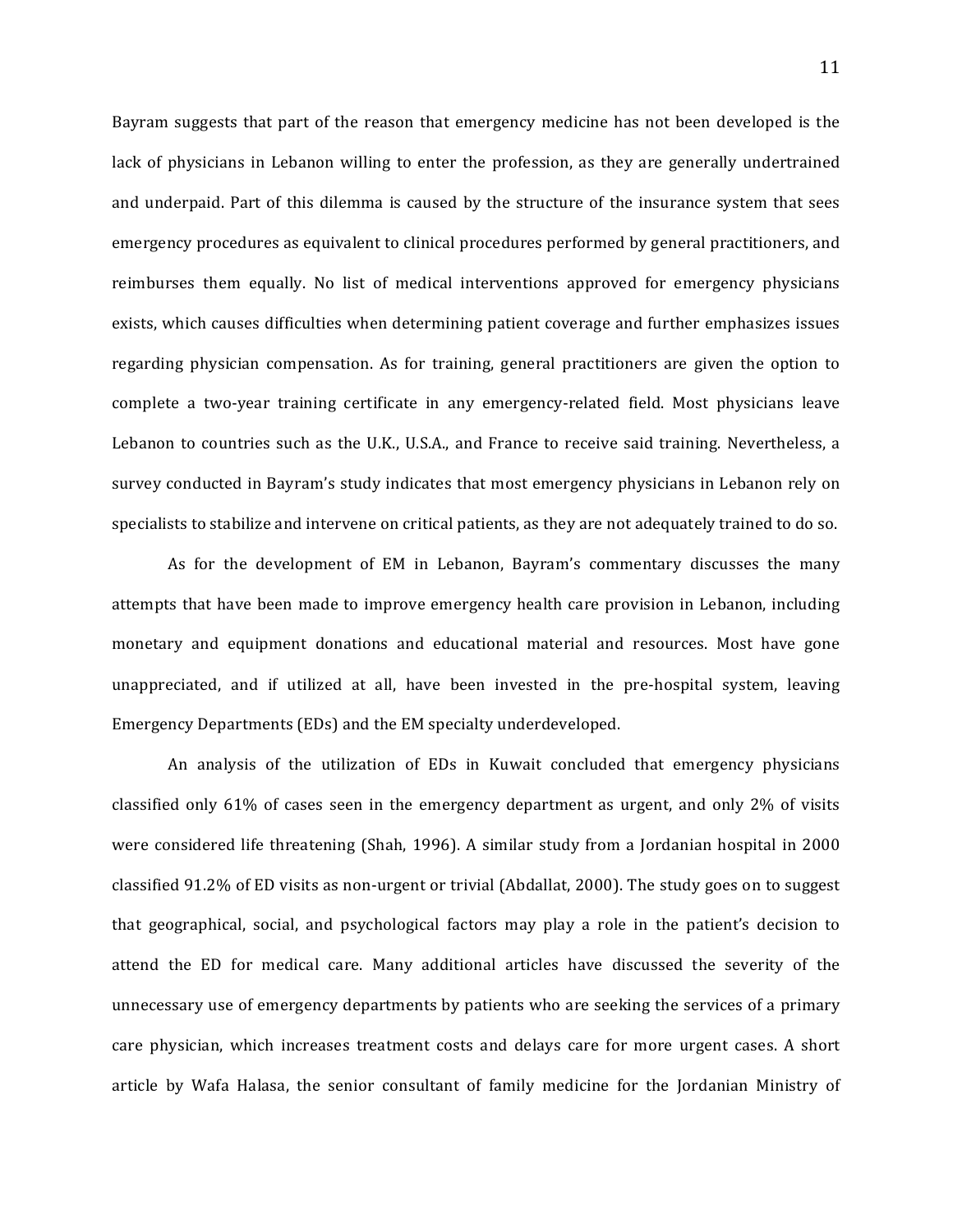Health, reports on a hospital in Jordan that was able to implement a program in which family physicians and family medicine residents were made available in the ED to handle any non-urgent cases that arrive (Halasa, 2013). By doing so, the emergency department was able to reduce patient and hospital costs created by unnecessary procedures, referrals, and admissions.

The Ministry of Health has produced a publication titled "Emergency Department Service Standards for General Hospitals" with the goal of providing EDs a framework on which the development of their department should be based. In the introduction written by the Minister of Health during the publication of the manual, he states the goal of the issuance as being "[a reference material], that when used conscientiously, will enhance the role of our health care professionals in providing high quality services to Jordan's patients." The publication provides checklists of equipment and medication that should be available in emergency departments operating in Jordan, emergencies that should be treated in EDs, and non-emergency protocol. Although these standards exist, no organization exists to ensure that they are being implemented.

The Health Care Accreditation Council (HCAC) was founded in 2007 to provide an initiative for the growth and improvement of hospitals in Jordan. The HCAC accredits hospitals that meet certain internationally recognized standards regarding infrastructure, patient rights and ethics, medications, quality of care, and environmental health and safety. The HCAC publishes a booklet of these standards, which is used by hospitals as a self-assessment checklist when applying for accreditation. Hospitals are encouraged, but not required to undergo HCAC evaluation.

Each standard is presented as a recommendation and includes a ranking of "critical", "core", and "stretch", which determine the extent to which each standard should be followed (Health Care Accreditation Council, 2013). "Critical" standards are those that "address laws and regulations or, if not met, may cause death or serious harm to patients, visitors, or staff". "Core" standards are the standards that concern "systems [or] procedures that are important for patient care", and "stretch"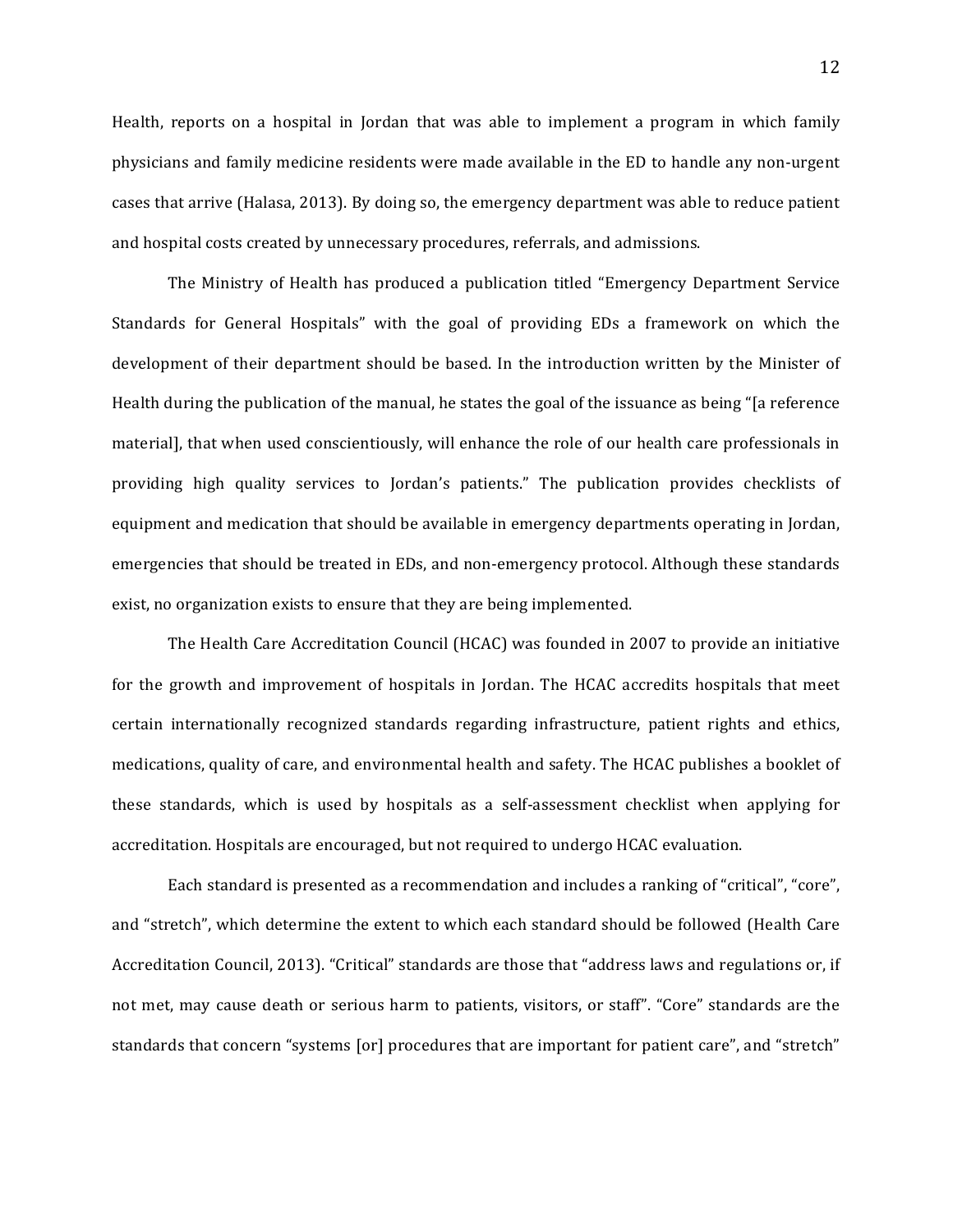standards are those that are considered "important, but not easy to implement due to time or resource constraints".

| <b>Description</b>                                        | <b>Standard</b> |
|-----------------------------------------------------------|-----------------|
| The emergency department services are organized under     | <b>EM. 2</b>    |
| the direction of a qualified physician                    |                 |
| The emergency department is staffed with qualified        | <b>EM.3</b>     |
| personnel 24 hours a day.                                 |                 |
| registry of all individuals who are treated in the<br>A   | <b>EM.5</b>     |
| emergency department is maintained                        |                 |
| emergency equipment is available<br>and<br>Essential      | EM.8            |
| functioning                                               |                 |
| Lifesaving drugs for emergency care are in the crash cart | EM 9            |
| and available at all times                                |                 |

Criteria for operating an accredited emergency department is provided, and is broken down into 14 sections, addressing areas such as emergency department location and patient access, staffing, and emergency response plans. Certain standards match up

with the purpose of this study (see FIGURE 1), and this research project could potentially be used to refine and apply the accreditation standards for emergency departments. **Figure 1** 

#### **METHODOLOGY**

The objective of this study was to determine the availability of essential emergency equipment and medication in emergency departments in Amman, as well as collect physician opinion as to what improvements would improve ED function and patient outcomes.

#### **STUDY PARTICIPANTS**

A list of all of the hospitals in Amman was compiled, and then refined to include only hospitals in Amman that reported having emergency rooms, by eliminating specialty hospitals and then sending the list to the Health Care Accreditation Council for confirmation of accuracy. The end result was a list of 43 hospitals from the private, public, and military sectors. The researcher visited 39 of these hospitals, as four hospitals included on the list were not actually in Amman. Three of the hospitals were no longer in operation  $-$  upon inquiry, the hospitals closed because of lack of clientele. Finally, two military sector hospitals and one private hospital followed protocols that did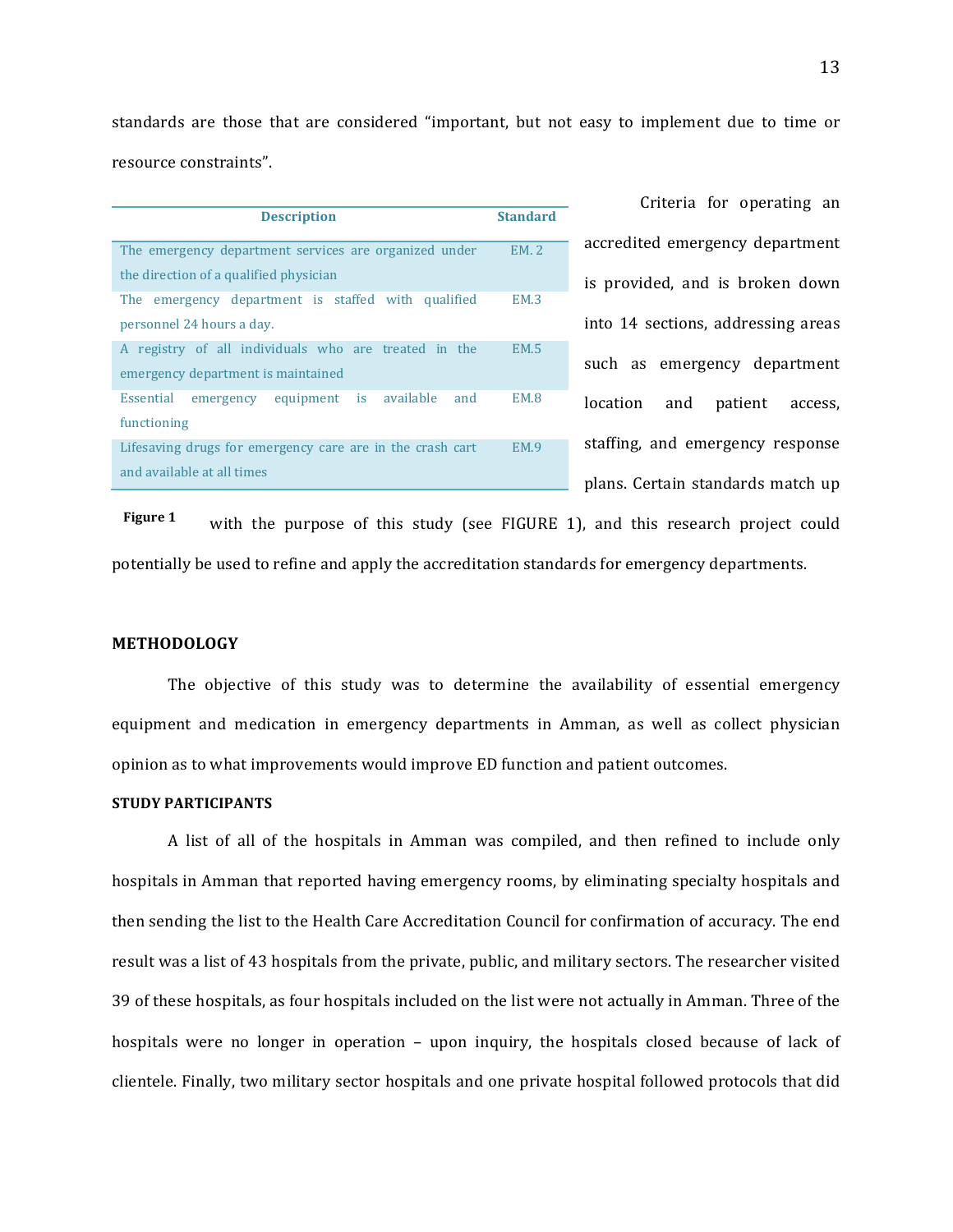not permit accessibility to undergraduate research. The study was ultimately distributed to all 39 hospitals, and received a response rate excluding non-eligible hospitals of 60.5% (23). The questionnaire refusal rate was  $31.6\%$  (16). Questionnaires were distributed to the physician director of the emergency departments of these hospitals, except for at two departments, one of which had the survey completed by the head staff nurse, and the second of which was completed by a medical resident rotating in the emergency department.

#### **INSTRUMENTATION**

The study was executed using a cross-sectional survey that consisted of  $30$ yes/no/sometimes questions and three short-answer questions (see Appendix II). Since no strategy of accepted measurement of the quality of emergency services was known to exist, the researcher developed the yes/no/sometimes questions using the Jordanian Ministry of Health and World Health Organization guidelines for emergency department service standards as references, and directed the questions towards determining the availability of essential equipment and medication in the emergency department. The short-answer questions were designed with the aim of identifying the perceived strengths and weaknesses in the emergency department as well as potential future development in emergency health care.

Once the surveys were written, they were reviewed by the researcher's academic director, and resubmitted with recommendations. The surveys were edited, and then reviewed by the School of International Training in Jordan's International Review Board (IRB), and accepted without additional recommendations. Once the researcher received approval from the IRB, he began visiting eligible hospitals to distribute questionnaires to the physician directors of eligible EDs. Of the 38 hospitals, 57.1% filled out the survey immediately. The remaining 42.9% asked the researcher to return to collect the survey. Some physicians discussed and elaborated on certain aspects of the survey questions, and replied to the open-ended survey questions; the researcher wrote down and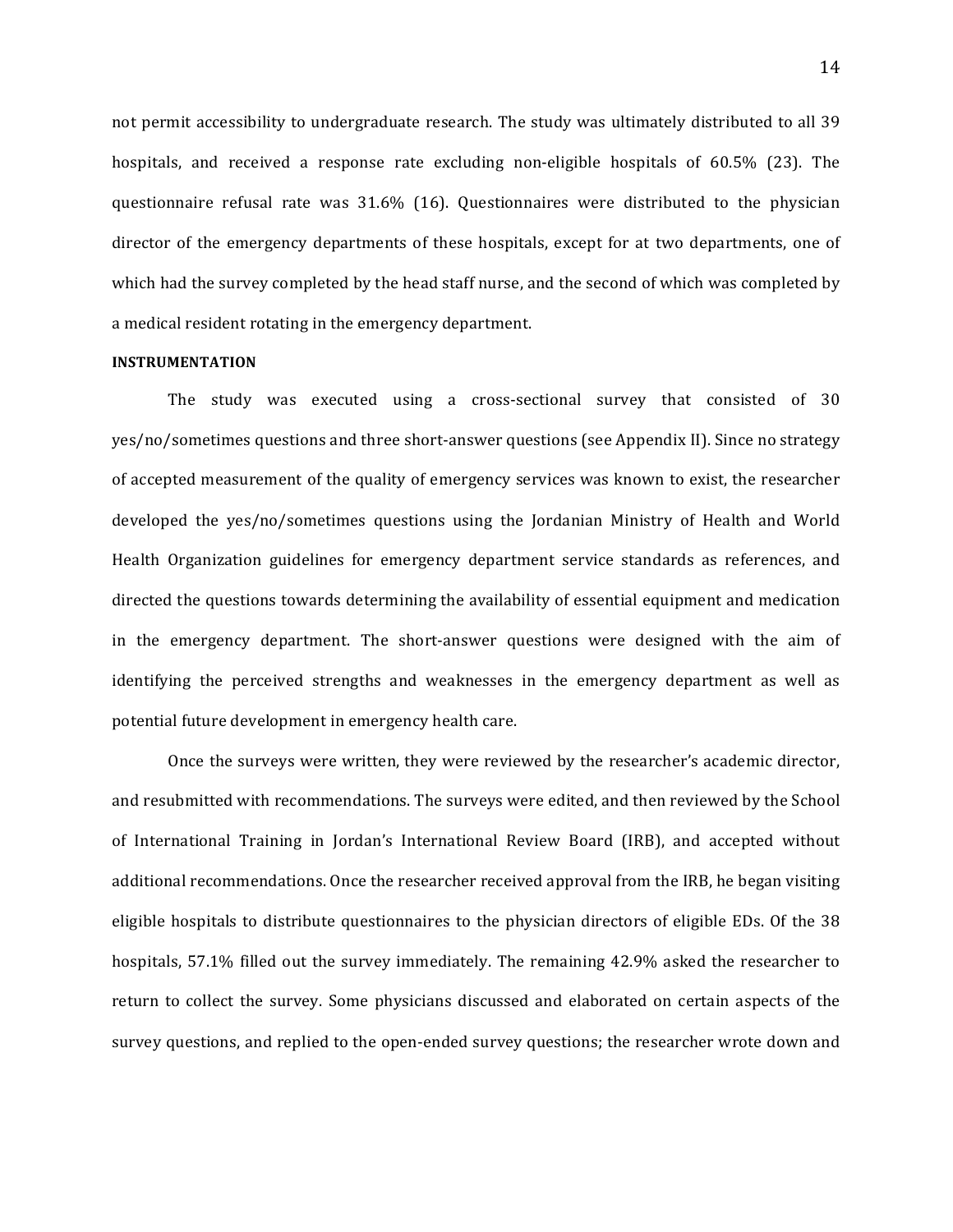analyzed the data from these 'mini-interviews' along with the corresponding completed questionnaire. 

Quantitative data was coded and entered into a spreadsheet, where it was then analyzed for significant information regarding the quality and preparedness of emergency departments in the surveyed hospitals. Qualitative data from the short-answer questions was examined, and then condensed into keywords that reflected the participants' thoughts about factors that influence the quality of care and working conditions in the emergency department. The keywords from each surveyed hospital were then compared and contrasted with one another in order to determine physician attitudes towards the development of emergency medical services in Jordan. The coded results of the study were discussed with the researcher's project advisor, to ensure that the outcomes were analyzed properly, and all factors of the research were considered when writing the conclusions.

#### **RESULTS**

An average of 9.3 physicians per emergency department was calculated. Out of all of the departments that responded to the survey, 100% were open 24/7. **Figure** 2

|                            |                   | rigule 4                     |
|----------------------------|-------------------|------------------------------|
| Emergency                  | <b>Percentage</b> | <b>Factor</b>                |
| reported<br>departments    | 34.7%             | More physicians              |
| having around 15.4 beds    | 30.4%             | Expanding space and services |
| per department, with the   | 25.9%             | More nurses                  |
| greatest number of beds in |                   |                              |

an emergency department being 60, and the fewest being 1 bed. This statistic translated to an average of 12.1% of all hospital beds in Amman being emergency department beds.

22 out of the 23 departments that responded to the survey indicated that the hospital owned a private ambulance. However, no emergency departments reported that patients arrived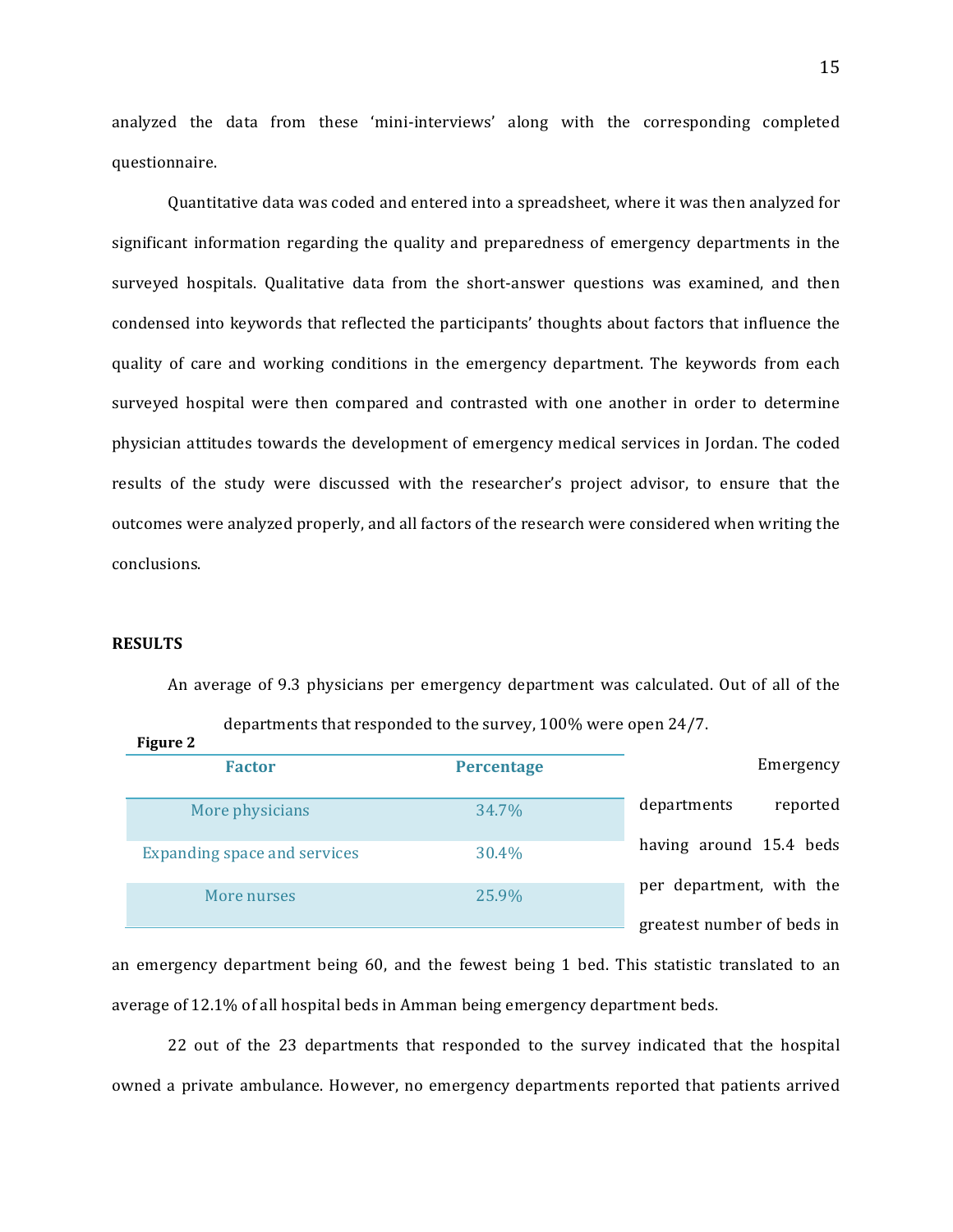primarily by ambulance, and a majority  $(73.9\%)$  reported patients accessed the emergency department via private transport (see Figure 6). Private transport was understood by most respondents to be either a private vehicle or on foot. Six hospitals  $(26.1\%)$  reported that patients arrived in equal numbers by ambulance and private transport.

Only 63.6% of emergency departments have a system for screening and providing triage for patients. This was also reflected in the organization of some emergency departments in Amman that deliver emergency care based on the type of case presenting, rather than the urgency of the case, and patients are dealt with by subspecialists rather than an emergency physician (for example, surgical cases are treated by a surgeon, and orthopedic cases treated by an orthopedic specialist). Two respondents indicated that an important reform of the emergency department would be to focus on case criticality rather than type of case, and interestingly, one department had hopes to introduce specialty-directed approach. However, all hospitals that commented on the availability of specialists agreed that a family medicine clinic (or a 'fast track' or 'urgent care') should be available to deal with non-critical cases that present to the emergency department.

Figure 3 displays the percentages of departments that are equipped to handle particular classifications of emergencies. Not surprisingly,  $91.3\%$  (36) of emergency departments are capable of dealing with cardiac emergencies, which is echoed by the availability of cardiac equipment. Only one department from the 23 eligible respondents reported not having an electrocardiograph (EKG) machine), and the same statistics apply for the presence of cardiac medication and access to ancillary electrocardiography services (see Figure 4 and Figure 5). Burns are handled by  $82.6\%$ (19) of EDs. Three departments responded "sometimes" for treatment of burns, and are not included in the statistic. They justified their cases as only treating burns of a certain percentage. Only 47.8% (11) of departments managed ophthalmic emergencies.

All emergency departments that answered the questionnaire have oxygen delivery capability; whether it is freestanding oxygen tanks or a central oxygen system. Code carts and pulse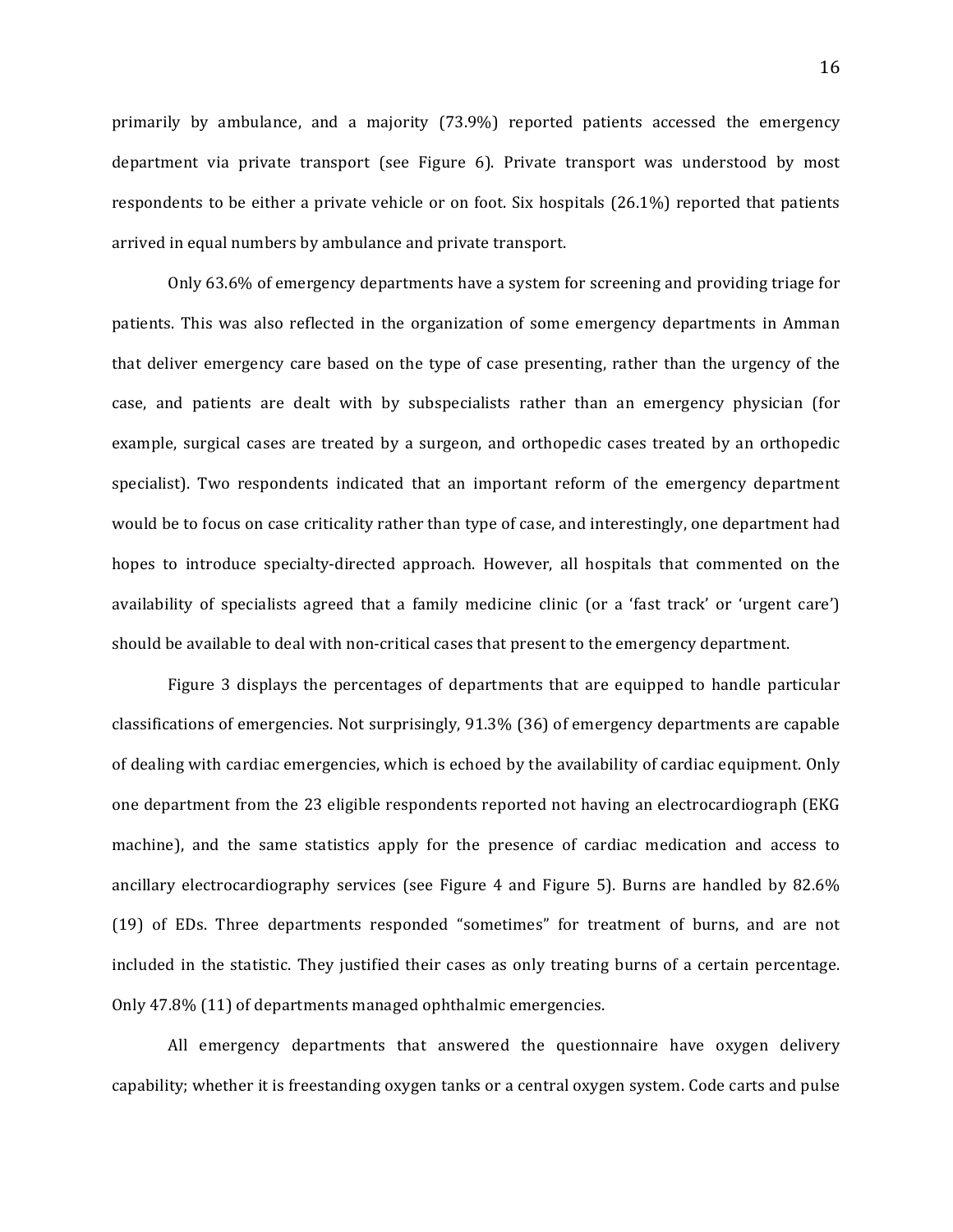oximetry equipment were reported to be present by  $95.6\%$  (22) of respondents. Astonishingly, one of the emergency departments denied having or using personal protective equipment, including examination gloves, face masks, and eye protection.

All emergency departments reported having medication to treat inflammation. The fewest emergency departments, at 73.9% (17), reported having antidotes for poisoning. Only one department denied having medications for cardiac cases, seizures, respiratory distress, and burns, and another department denied having access to sedatives.

Five departments  $(26.1\%)$  do not have access to respiratory therapy services within their hospital, and two  $(17.4\%)$  do not have access to an anesthesia department (see Figure 5).

The first short-answer question asked on the questionnaire discussed factors that the participant feels would make working at the emergency department easier. The most prominent answer, suggested by eight participants, was an increase in physician staffing of the ED (see Figure 2). It was often followed up with a comment regarding the importance of having these physicians be emergency medical specialists, and residents who stood nearby would always agree. The medical resident that completed the questionnaire mentioned that her colleagues were often frustrated to receive emergency medicine training from a general practitioner, and felt that a higher standard of care could be expected from residents trained by emergency medical specialists.

Seven of the emergency departments  $(25.9%)$  felt that more nurses were needed on the emergency department staff, and four hospitals (14.8%) felt that their current nursing staff needed to be better trained.

Expanding the emergency department to make room for more patients and/or more services was mentioned by seven respondents  $(30.4\%)$  as a way to improve work conditions. Some physicians elaborated by including specific facilities that should be added to the emergency department, such as x-ray and MRI capabilities, respiratory therapy, a pharmacy, and triage beds.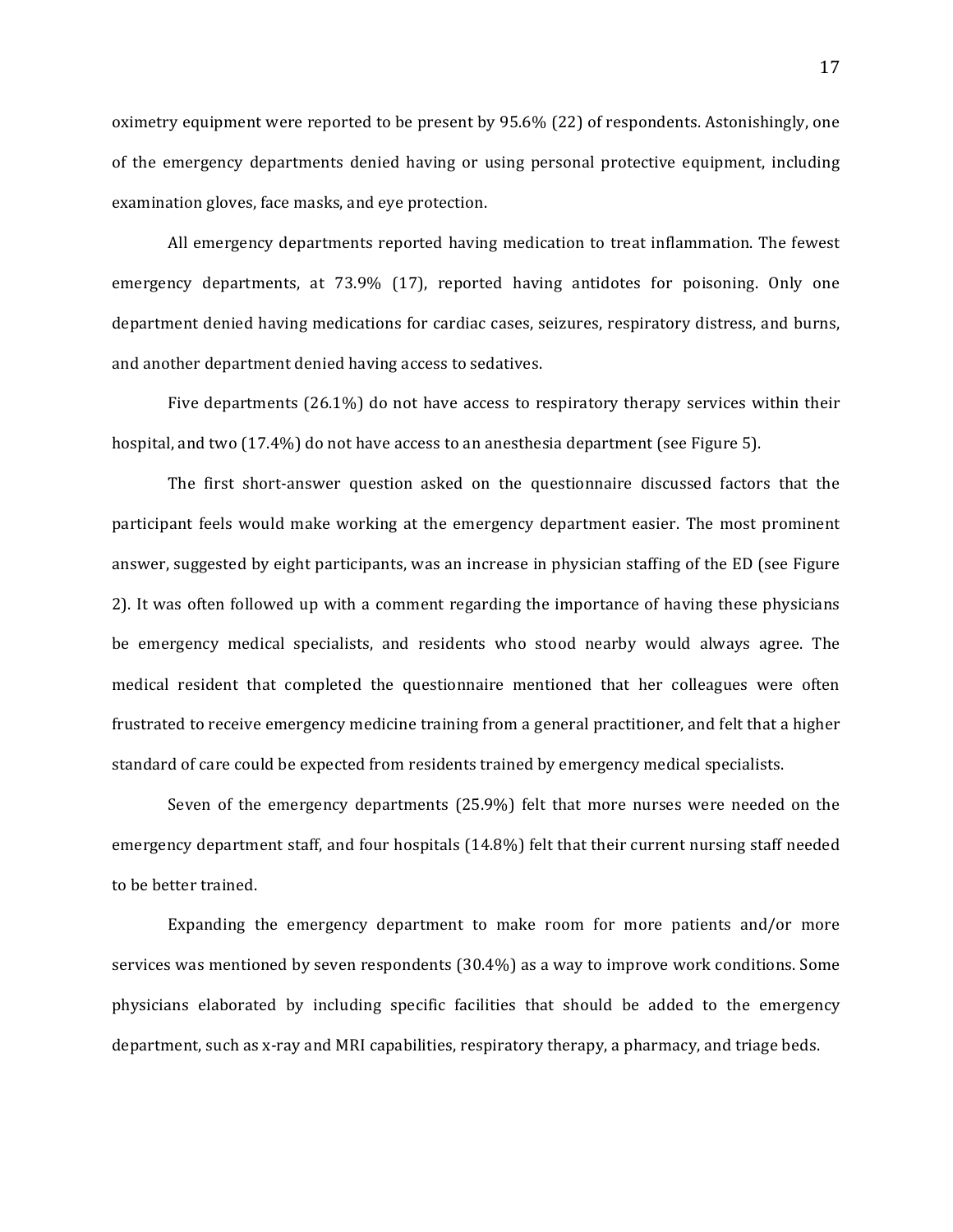Four  $(17.3\%)$  respondents said that the procedural equipment available was not sufficient to provide the highest quality of medical care. One physician mentioned that their lack of equipment is made worse by the absence of an organizational system for resources that are available, and some equipment needs to be retrieved from other departments in the hospital, even during the treatment of a critical case.

Seven departments conveyed the need for a formal trauma system, including priority triage screening, equipment, and emergency or trauma specialists, as both an improvement of work conditions and patient outcomes. These seven departments, as well as four others, discussed with the researcher the lack of proper pre-hospital care provided to patients. Concerns included those of two physicians who felt paramedics should triage patients in a pre-hospital setting. All eleven physicians said that a paramedic program should be developed and only paramedics should be hired to ride in ambulances and provide pre-hospital care.

For patients arriving to the hospital with legitimate emergencies, two respondents explicitly discussed the need for emergency medical technicians (EMTs) to be certified paramedics and available to bring critical patients to the ED. One physician said that a way to communicate with Civil Defense (public sector) ambulances should be available to all emergency departments in order to allow the ED staff to assess and prepare for the incoming case.

Two respondents mentioned high rates of unnecessary use of emergency departments by patients who are seeking the services of a primary care physician, which increases treatment costs and delays care for more urgent cases. They also wrote about problems with overcrowding caused by the families of patients, even in examination rooms. Interestingly, both participants bridged the issues by suggesting patient education campaigns, including pamphlets, television programs, and radio programs that would teach patients about medical conditions and what type of illness or injury warrants a visit to the emergency department. One physician discussed the importance of promoting the role of primary health care clinics, for both preventing the abuse of the emergency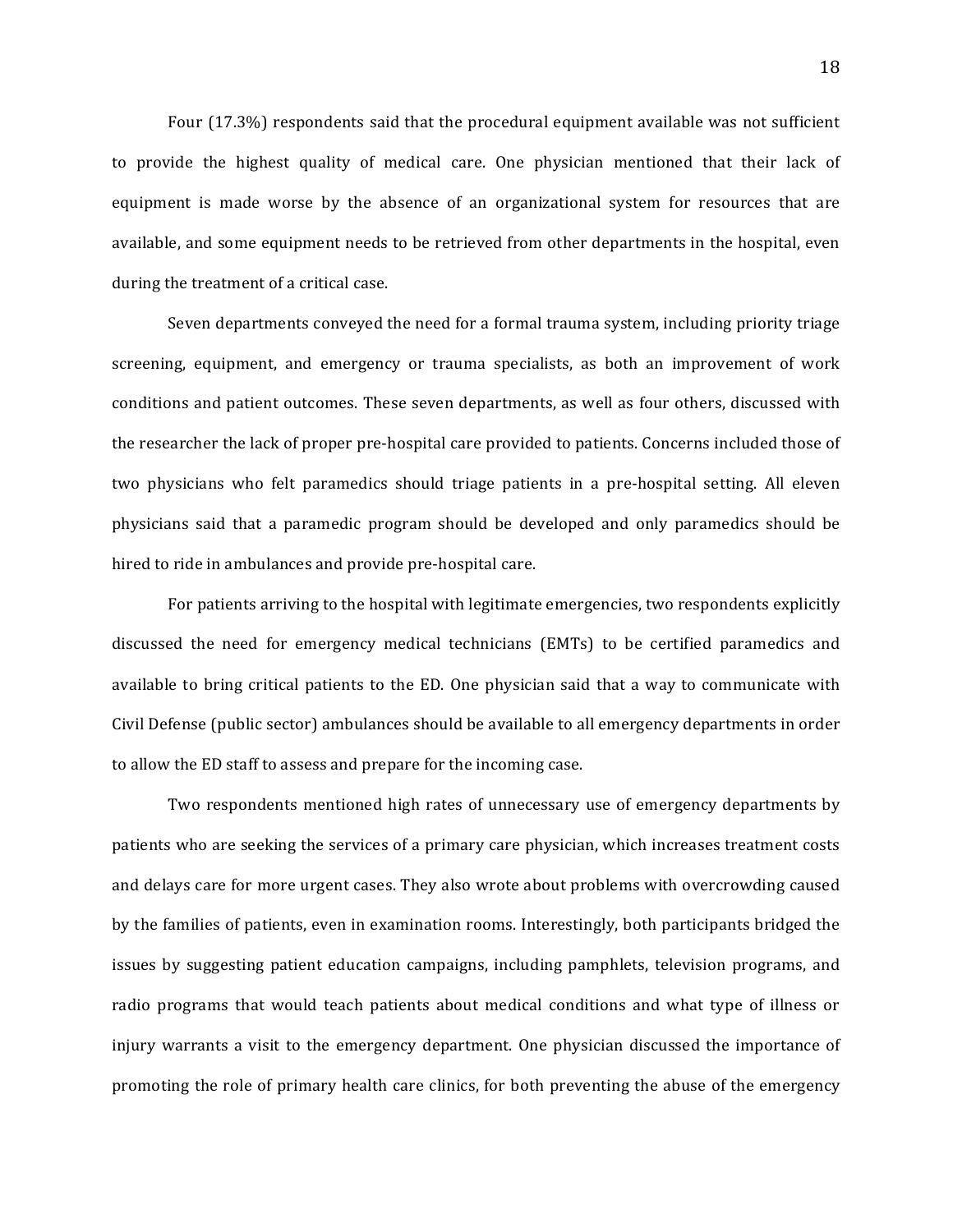department and reducing the incidence of emergencies. Four respondents felt that the development of 'fast-track' or 'urgent care' clinics in the emergency department would help clear the ED for dealing with acute cases.

Two physicians commented on the need to reform the insurance programs available to patients. They described the situation that occurs with many patients who are turned away from receipt of important care after initial stabilization in the emergency department, and how it is their duty as physicians to provide care to all people who come to their department. They discussed that whether or not insurance reform occurs, hospitals should implement a computer system that allows the physicians and administration to access patient information, including insurance status, family history, and medication history. One of the two physicians suggested that this information should be on a network accessible to all hospitals due to the prevalence of patients shopping between hospitals.

The final question presented on the questionnaire inquires about future developments that physicians would like to see happen in the emergency department. This question provoked the most thought from the physicians, who often recruited the opinions of other physicians or nurses that stood nearby. Answers were varied. The most consistent response was "more beds", followed closely by the adoption of a computerized patient registration system, and then the improvement of access to ancillary facilities. Responses pertaining to both the development and innovation of the facilities in the department, as well as space and accommodation were the most prevalent.

#### **DISCUSSION AND RECOMMENDATIONS**

The purpose of this study was to determine the availability of essential emergency equipment and medication in emergency departments in Amman, as well as collect physician opinions about the emergency health care sector that would improve patient outcomes. This section aims to discuss how the data collected for this research provides valuable information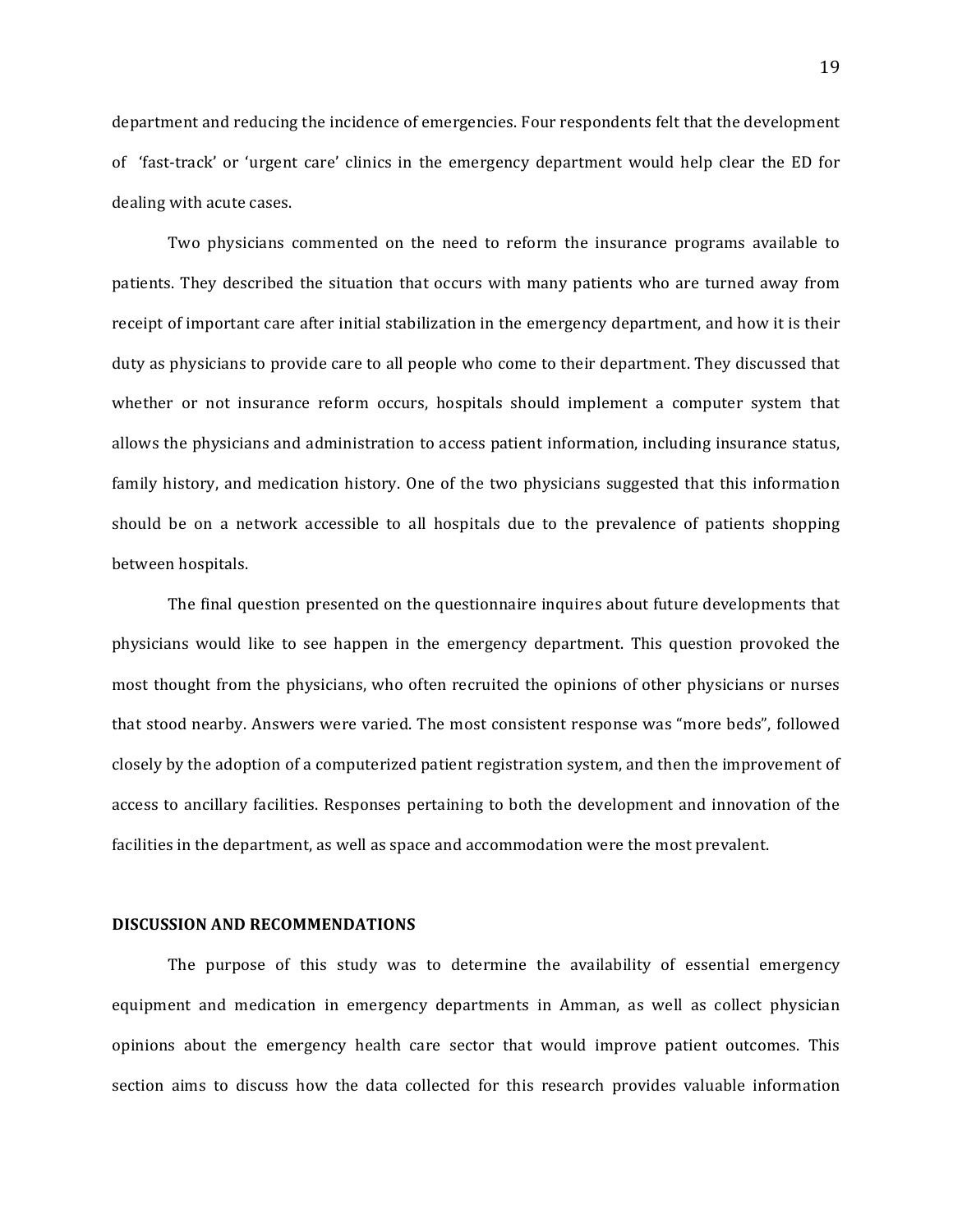regarding the current state of the emergency health care sector, and the changes that would promote the development of Jordan's emergency health care sector.

Strain on Jordanian EDs is a very real and taxing issue that creates difficulties in providing top quality care to patients requiring urgent and immediate attention. The importance of a well functioning trauma unit in emergency departments is essential to providing treatment to the critically ill or injured and improving the outcomes of such cases. Lacking an adequate system for the triage of patients can delay care and cause poor patient outcomes. The research suggests that some hospitals lack a system for triage priority screening, and most physicians commented that their department's triage capabilities should be improved. According to the respondents, improvement entails adopting a priority screening system, ensuring equipment and medications are available for patients requiring triage, and enough beds available to treat incoming patients. In terms of triage capabilities, especially for critical patients, the investigator recommends that certain emergency departments be assigned the role of "trauma departments" or "trauma centres", which would receive patients suffering life-threatening illness or injury and requiring immediate care. For all emergency departments, the importance of a priority screening system to provide treatment to patients based on the severity of the case cannot be overstressed.

Hospitals and emergency departments need to consider more than just space when dealing with patients. They also need to consider the availability of physicians and other qualified medical staff. It is perceived that the growing demand for emergency medical care in Jordan is not being met by emergency physician supply, and complex emergencies are difficult to deal with because of this lack of specialists. By supporting the development of emergency medicine as an independent specialty, physicians will be able to provide the highest quality of focused care to patients in need. The training of nurses as well as paramedics and non-medical staff rotating in the emergency departments should also be addressed. Hiring qualified nurses and providing continuing education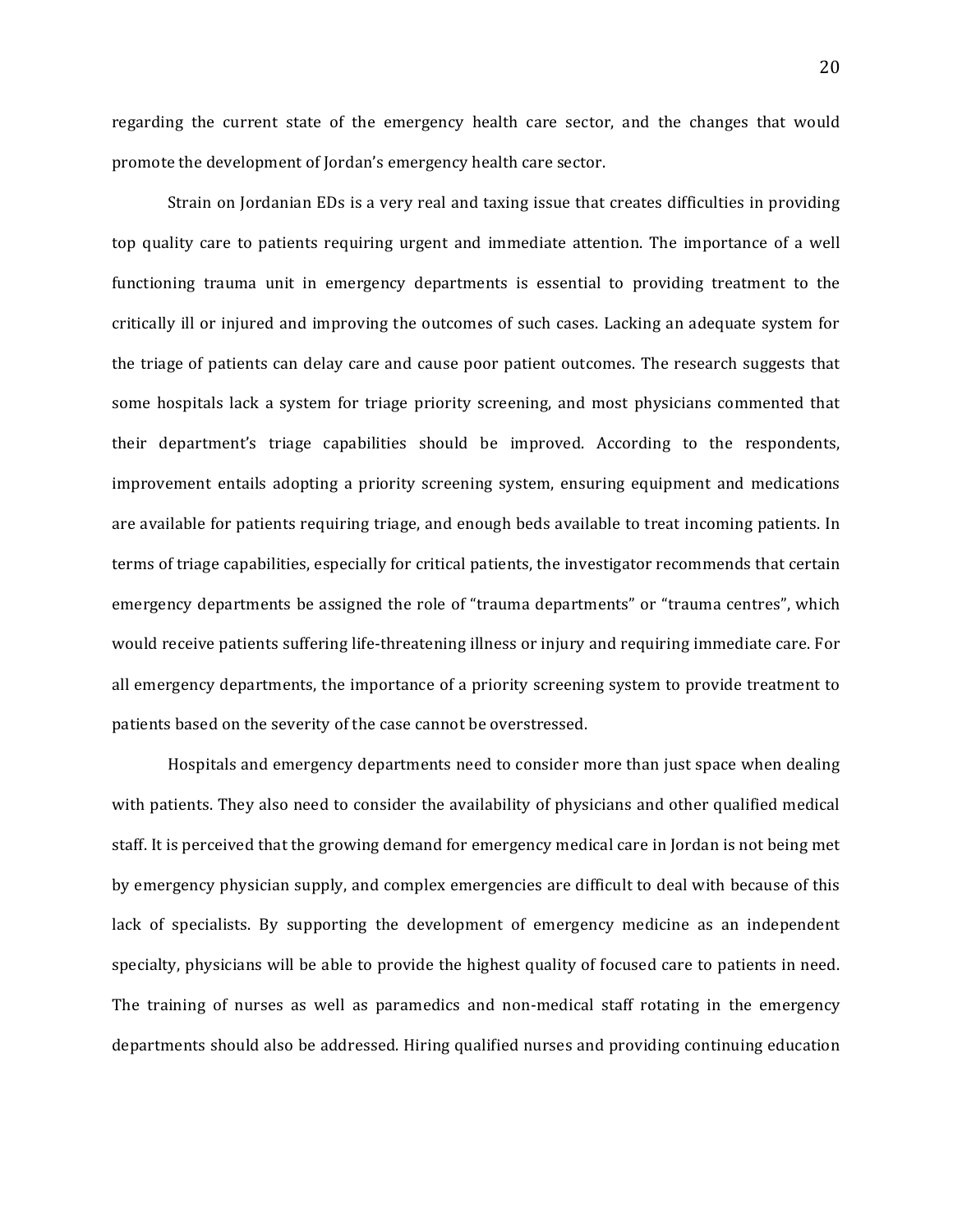programs for nurses and physicians will keep staff members up to date on medical developments and findings, and help guarantee that patients are receiving the best quality of care available.

Neglect towards pre-hospital care, particularly first-responders and emergency transport, is a topic addressed by many of the physicians that filled out the survey. Many respondents discussed the fact that emergency medical technicians do not have to be licensed paramedics, and how this affects the outcomes of patients arriving via medical transport. Emergency transport is available from either the public or private sector, and each act independently of one another. One physician from a public institution said that only licensed paramedics were hired to ride in his department's ambulances, and shared his opinion that even ambulance drivers should be trained paramedics. Two other physicians talked to the investigator about the role of paramedics in triaging patients before their arrival to the emergency department, which would allow the hospital to deliver more focused treatment. Developing and implementing a postgraduate paramedic course at universities and health centres throughout Jordan would create a skilled workforce able to provide quality care on-site of an emergency. Doing so would not only improve patient outcomes, but also reduce hospital costs and create a new market for jobs.

The coordination between transport services and emergency departments is also an important aspect to consider when developing emergency medical services. Jordan does support an emergency contact number (193) that connects callers to Civil Defense dispatch operators. However, once en route, there is no communication system between ambulances and emergency departments to inform physicians about estimated time of arrival and patient status. The researcher suggests that the adoption of radio communication between EMS and ED would allow the emergency department to prepare its resources for the arrival of a patient.

Although the study shows that most emergency departments in Amman are generally well equipped and reasonably staffed, the data collected suggests that there may be inconsistencies in the available equipment and facilities between departments that may be a source of varying levels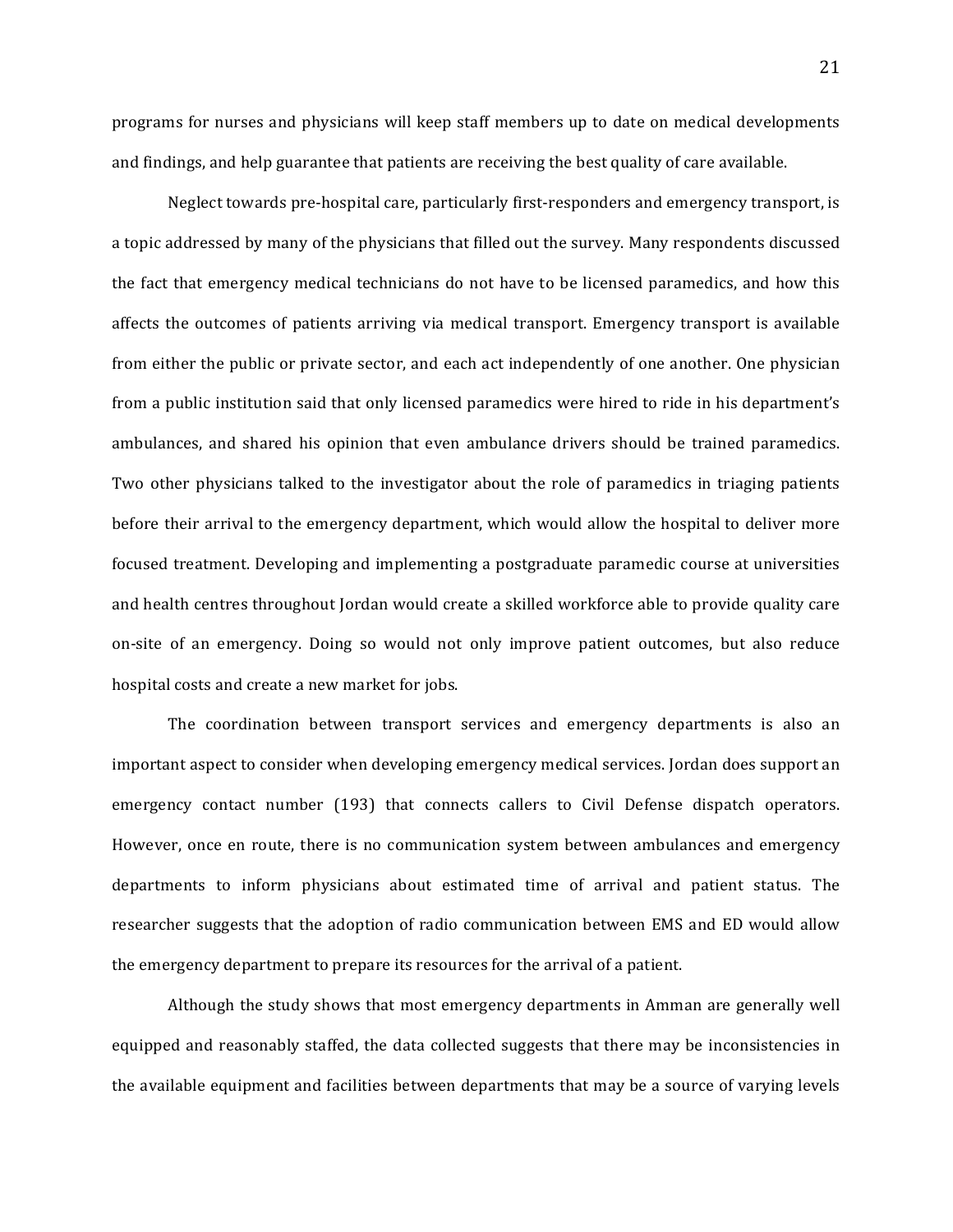and qualities of care. In order to reduce inequities in the quality of emergency care, emergency departments should meet certain criteria in order to be classified as such. Criteria would include available equipment and medication, the availability of trained EMTs, and a rotating staff of specialized emergency physicians. With a concrete group of departments available, they can then be ranked in terms of the level of care that they provide to patients, including departments specialized for managing trauma cases. Ideally, the criteria would be created and regulated by an objective third party, such as the Health Care Accreditation Council. However, it is also important for departments to have the capacity to monitor their own performance and foster a culture of selfimprovement.

The promotion of primary care and public health education is also essential to the prevention of medical emergencies. Identifying health priority issues that cause negative impacts on health and targeting these issues with programs that address the reduction of health inequalities will help reduce overcrowding, abuse, and costs of receiving care in an emergency department. Developing these issues that intersect with emergency medicine is important, and can form a framework for the development and growth of the emergency medical sector in Jordan.

#### **FUTURE RESEARCH**

This study regarding the quality of emergency health care as determined by the availability of essential emergency equipment and the perceived function of EDs is the first of its kind, and lays groundwork for future studies of the emergency health care sector in Jordan. The investigator hopes to return to Jordan and continue researching emergency health care from different perspectives, including emergency medical services and transport, emergency medical education, public health education, and the hospital system in greater detail. The investigator aims to open a dialogue in the medical community about the expansion of emergency medicine as a specialty and the provision of emergency care to patients. The next steps of this research project would include gathering data about the demographics of emergency patients, and the opinions of patients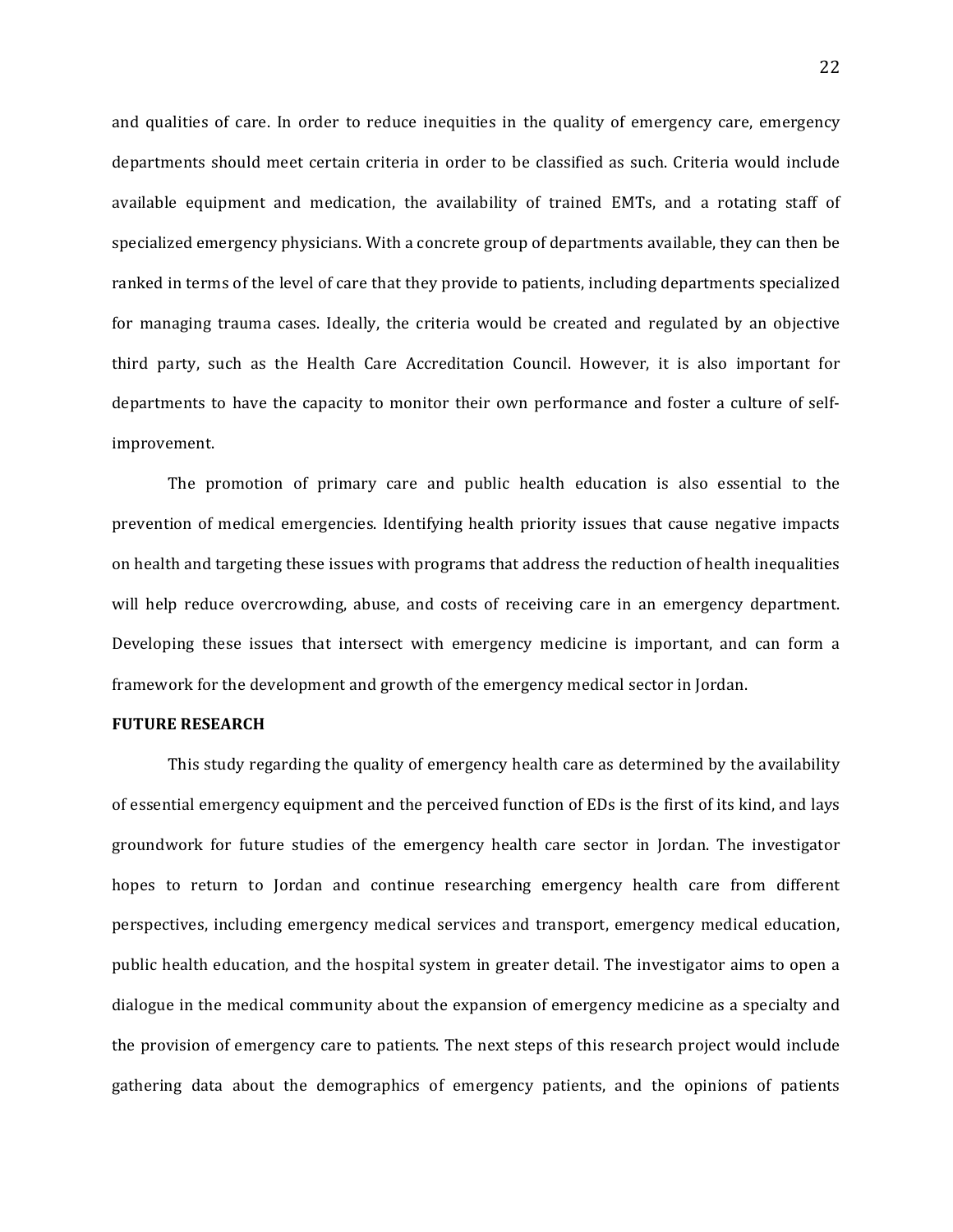regarding the quality and accessibility of emergency care. Further interests include exploring the capabilities of EMS in Jordan, and the difficulties encountered while providing pre-hospital care. The availability of continuing education programs should be addressed, and all emergency physicians and staff should be provided with training as emergency medicine develops as an individual specialty. Considering further opportunities to provide and improve such programs should be studied. Ultimately, the researcher hopes to influence the establishment of a committee that regulates and enforces emergency health care services and standards, and reduce the inequities present in the emergency health care sector of Jordan.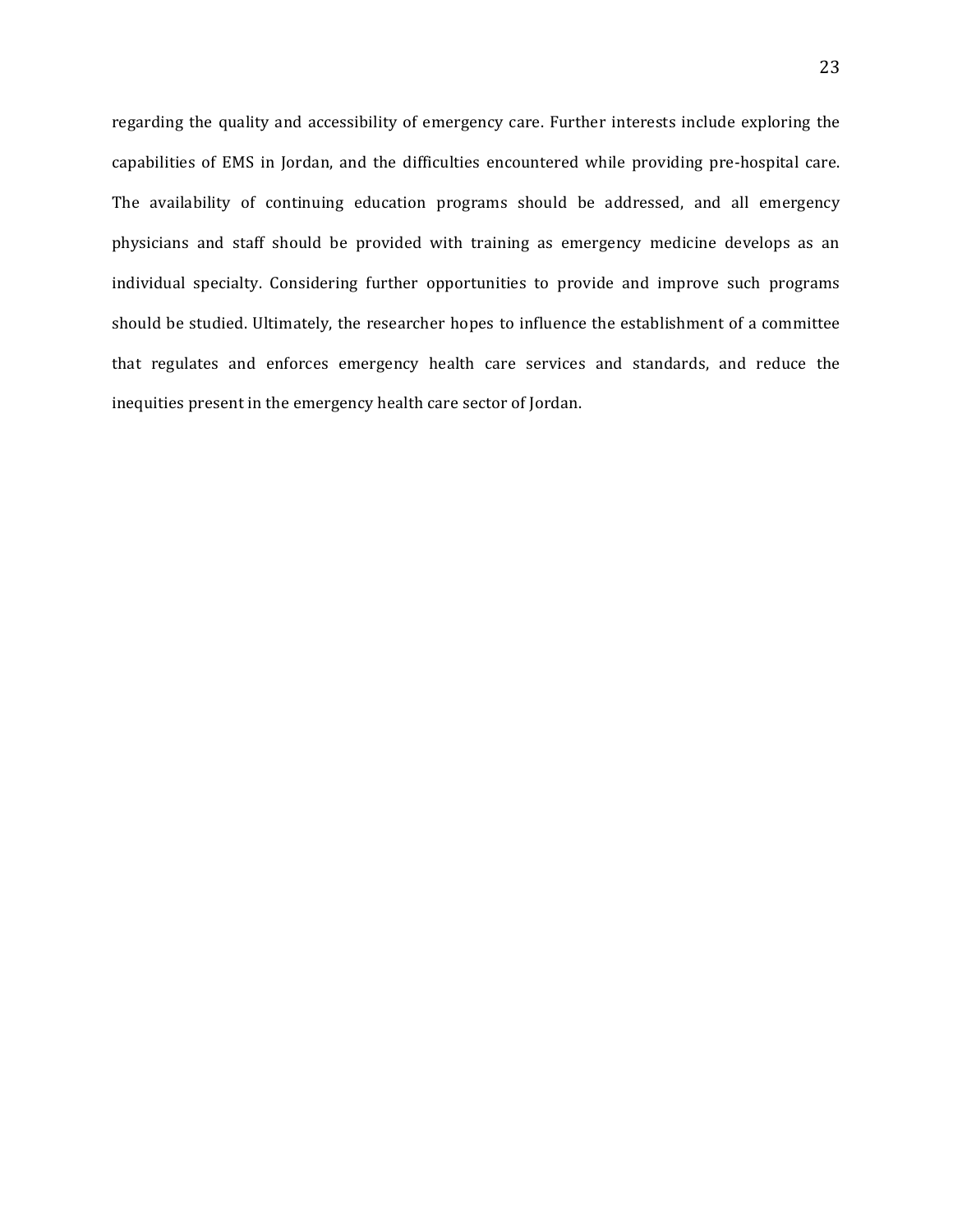#### **BIBLIOGRAPHY**

Abdallat, A. M. (2000). Who uses the emergency room services? . *La Revué de Santé de la Mediterranée orientale* , 1126.

American Red Cross. (2014, 01 01). *Founder Clara Barton*. Retrieved 04 01, 2014, from American Red Cross: http://www.redcross.org/about-us/history/clara-barton

Asian Disaster Preparedness Center. (2003). *Strategy and Recommendations in Organizing* and Managing Emergency Medical Services. Bangkok: Asian Disaster Preparedness Center.

Bayram, J. D. (2007). Emergency Medicine in Lebanon: Overview and Prospects. The Journal *of Emergency Medicine , 32* (2), 217-222.

Halasa, W. (2013, 09). Family medicine in the emergency department, Jordan. *British Journal of General Practice*, 462.

Health Care Accreditation Council. (2013). *Health Care Accreditation Council Hospital* Accreditation Standards (2nd Edition ed.). Amman, Jordan: Health Care Accreditation Council.

Khammash, T. *The Jordanian Health Sector.* Amman: Jordinvest.

Ministry of Health Technical Working Group. *Emergency Department Service Standards for* General Hospitals. Amman: Ministry of Health.

Shah, N. M. (1996). Predictors of Non-Urgent Utilization of Hospital Emergency Services in Kuwait. *Soc. Sci. Med.* , 42 (9), 1313-1323.

Thomas D. Kirsch, M. M. (1997, 10). The Development of International Emergency Medicine: A Role for U.S. Emergency Physicians and Organizations. *Academic Emergency Medicine* , 996-1001.

World Health Organization. (2012). *World Health Organization*. Retrieved 2014, from Emergency and essential surgical care: http://www.who.int/surgery/en/

Zink, B. J. (2006). *Anyone, Anything, Anytime, A History of Emergency Medicine.* Philadelphia: Mosby.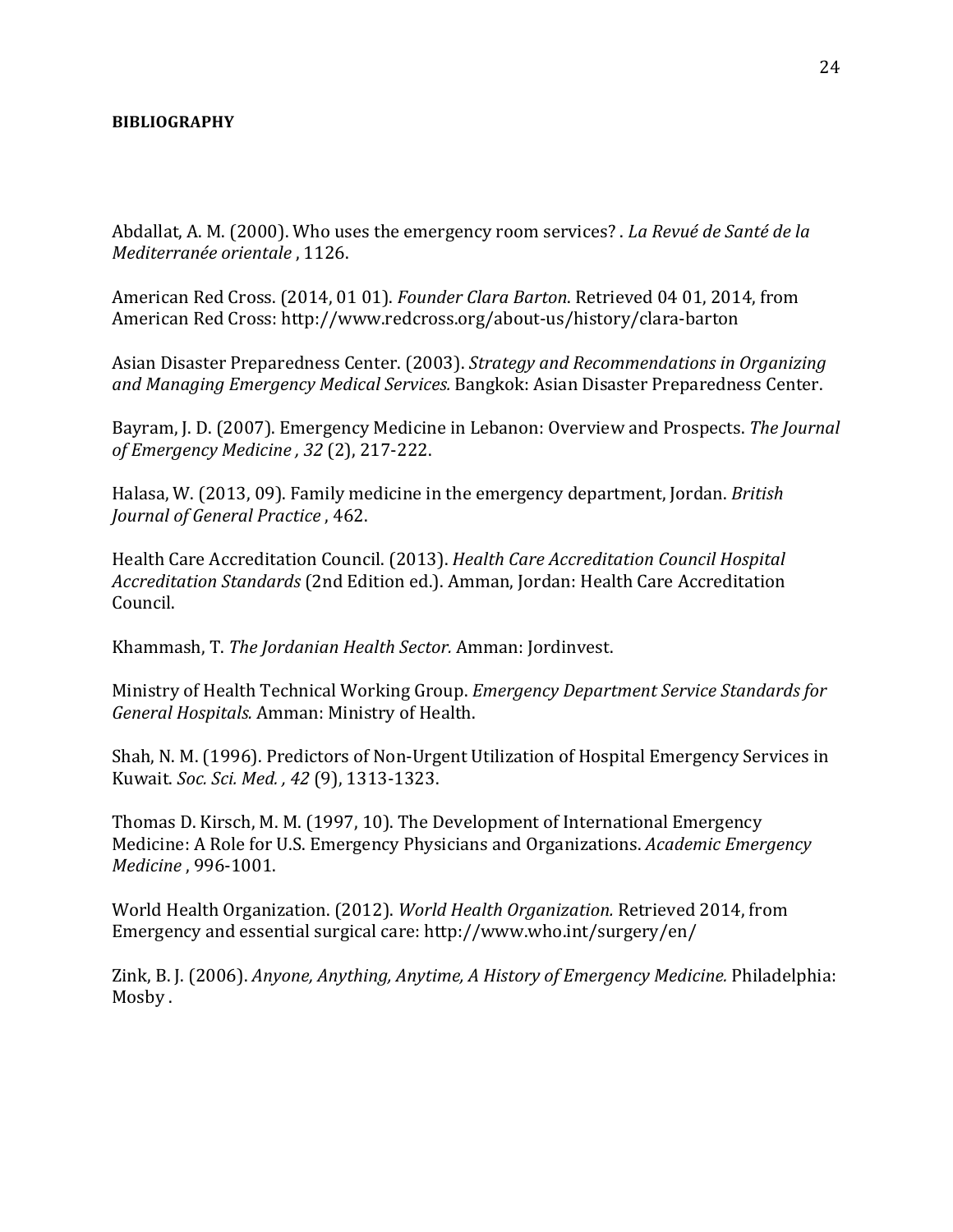#### **APPENDIX I**







25

## **Figure 5**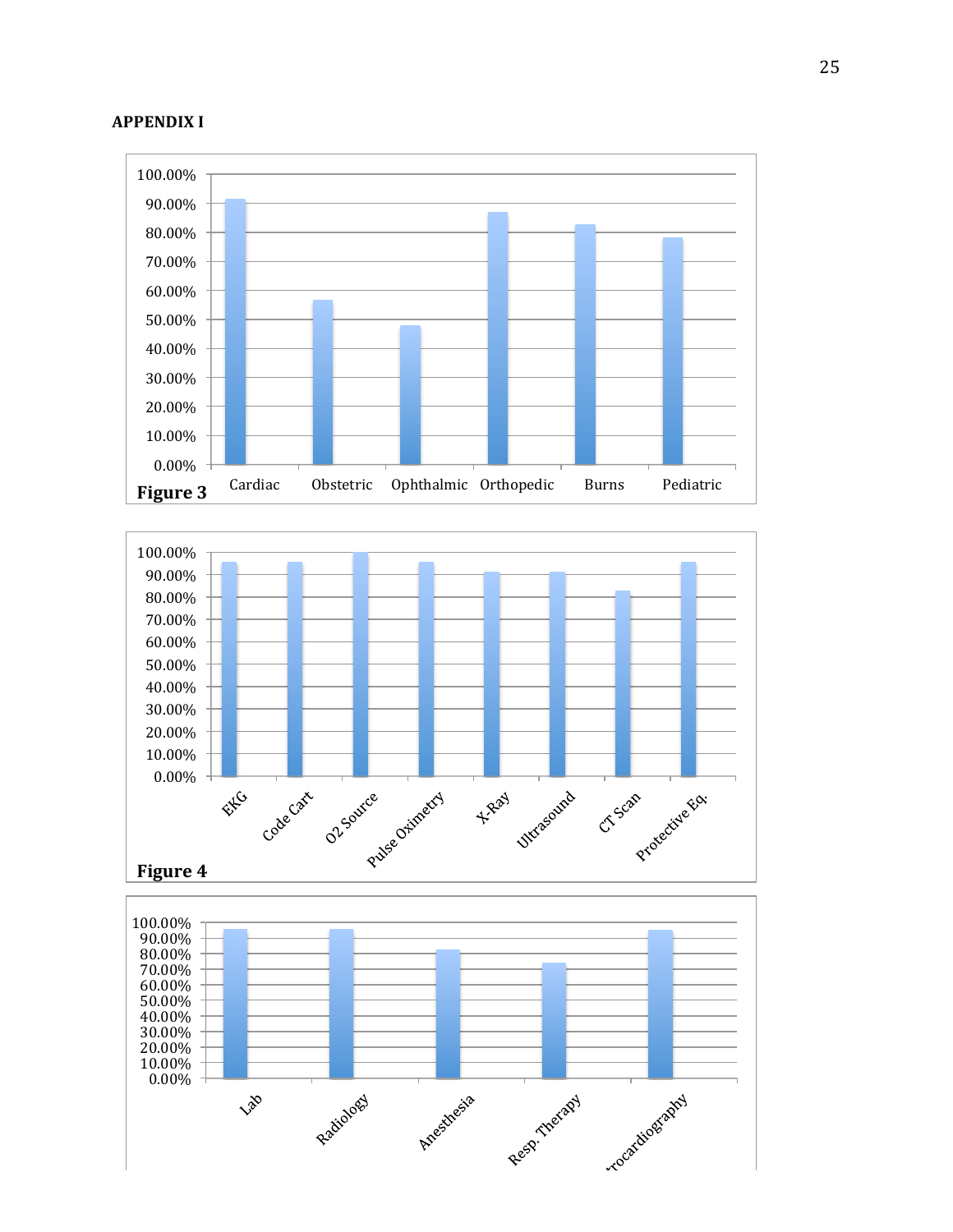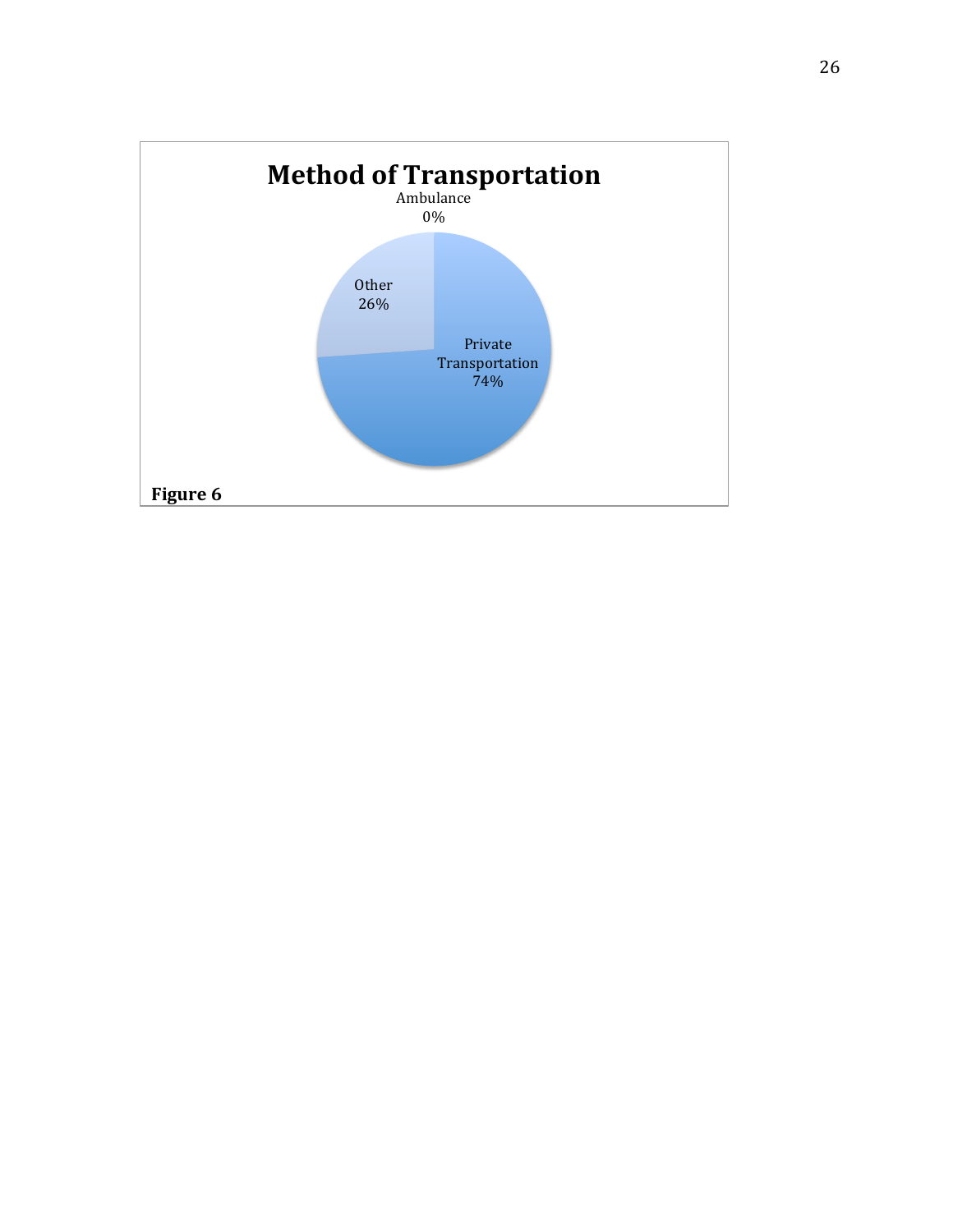#### **APPENDIX II**

Dear Doctor,

The purpose of this survey is to get information about the emergency services available in Amman. I am a student at the School of International Training (SIT), a study abroad program focusing on public health and community development in Jordan. I am doing this survey as part of my coursework for a class, and would very much appreciate your help in answering this brief survey. The study aims to assess the availability of essential equipment in emergency departments in Amman.

There is no compensation provided for completing the survey, nor any risk introduced to the participant or respective institutions. In order to ensure complete confidentiality, please *do not* include your name or the name of your institution anywhere on the survey. The data collected from your participation will be used to supplement the aforementioned study, and only the researcher will have access to the original anonymous surveys.

To participate in the survey, please complete all of the attached questions as accurately as possible, and return the survey to the researcher on the agreed upon date. Participation is encouraged, but is entirely optional, and you have the right to refuse involvement at any time.

Thank you for taking the time to provide important material to this study. With the results, we hope to trigger national interest in the expansion of emergency services in Jordan, and improve the access and quality of emergency healthcare to Jordanians. If you would like a copy of the completed study, please fill out the form at the bottom of this cover sheet, detach it, and return it to the researcher with the completed survey. If you would like additional information or have concerns about the study, please do not hesitate to contact the researcher at the number below.

Sincerely, Seif Laeth Sari Nasir Creighton University '15 | SIT Study Abroad Biology | Behavioural and Cognitive Neuropsychology slsnasir@gmail.com seifnasir@creighton.edu Mob: 079 536 2105

**Request for completed study. DO NOT RETURN THIS FORM STILL ATTACHED TO THE SURVEY.**

*I would like to receive a copy of the completed study. Please send it to the participant listed below.*

Name:

Address (personal/institution):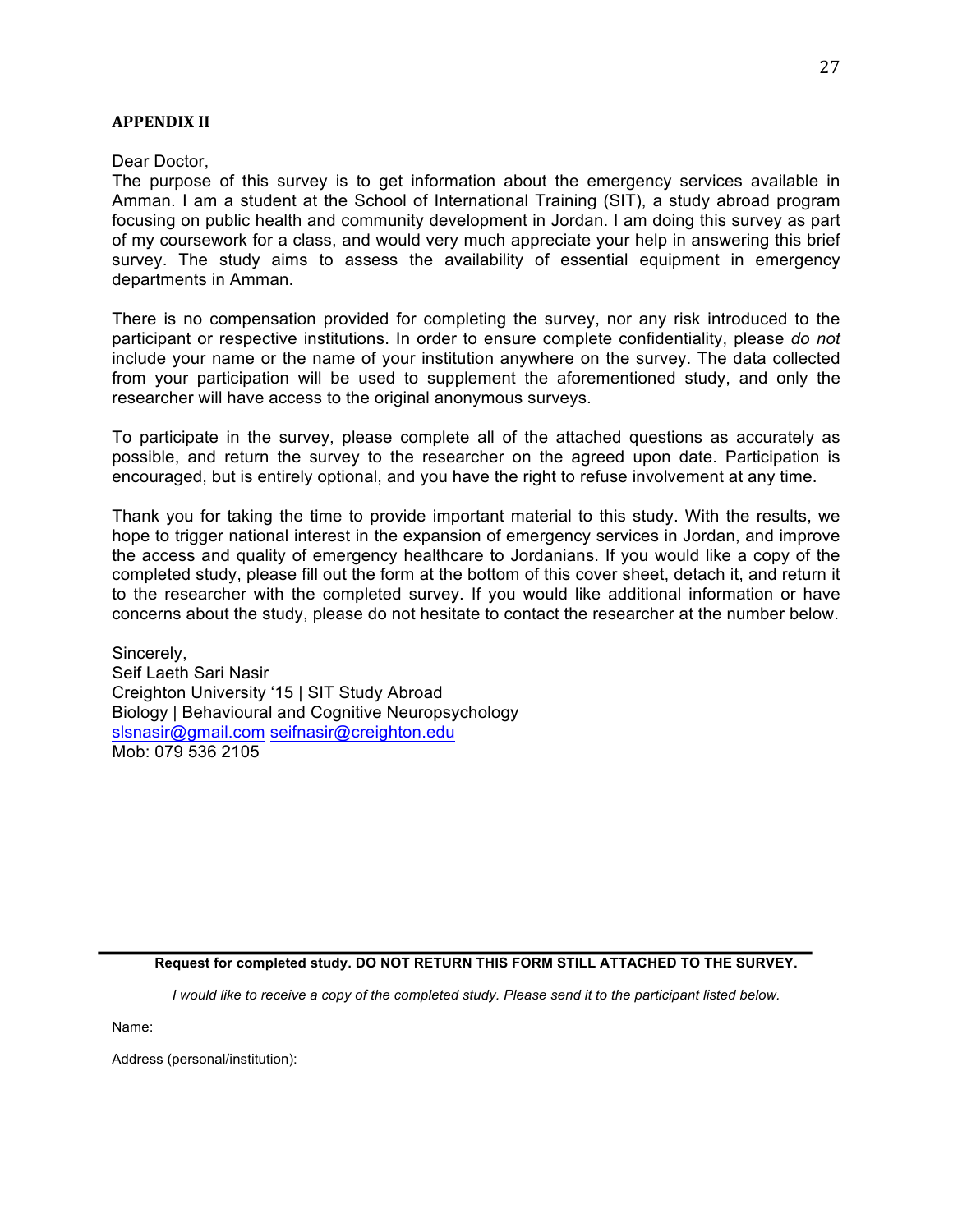## Emergency Department Survey

*Please complete the following survey as accurately as possible. All answers will be kept confidential. Data will be used to supplement a study concerning the growth and development of the emergency healthcare sector in Jordan. If any questions or concerns arise while filling out the survey, please discuss them with the researcher.* 

#### **I. BASIC INFORMATION**

(a) Is your hospital: **Public Private Military**

(b) Approximately how many beds does the hospital have?

(c) Approximately how many beds does the emergency department have?

(d) What hours is the emergency department open? **24/7 Other**

(e) Can any person be treated in your emergency department? **Yes No**

(f) How do most patients access the emergency department?  **Ambulance Private transportation Other** \_\_\_\_\_\_\_\_\_\_\_\_\_\_

- (g) Does the emergency department have its own ambulance? **Yes No**
- (h) How many physicians are on the emergency room staff? How many physicians work at the busiest hours?

#### **II. EMERGENCIES**

(a) Does the emergency department have a system for triage priority screening? **Yes No** 

(b) Is the emergency department equipped to handle multiple trauma victims (3 or more) simultaneously?

 **Yes No** 

(c) Do you treat the following emergencies: Cardiac emergencies? **Yes No Sometimes**

Obstetric emergencies? **Yes No Sometimes**

Ophthalmic emergencies? **Yes No Sometimes**

Orthopedic emergencies? **Yes No Sometimes**

Burns? **Yes No Sometimes**

Pediatric emergencies? **Yes No Sometimes**

#### **III. EQUIPMENT**

Does your emergency department have the following equipment? (a) Electrocardiogram (EKG) **Yes No**

(b) Code cart/defibrillator **Yes No**

(c) Oxygen tanks **Yes No**

- (d) Pulse oximetry **Yes No**
- (e) X-Ray equipment **Yes No**
- (f) Ultrasound equipment **Yes No**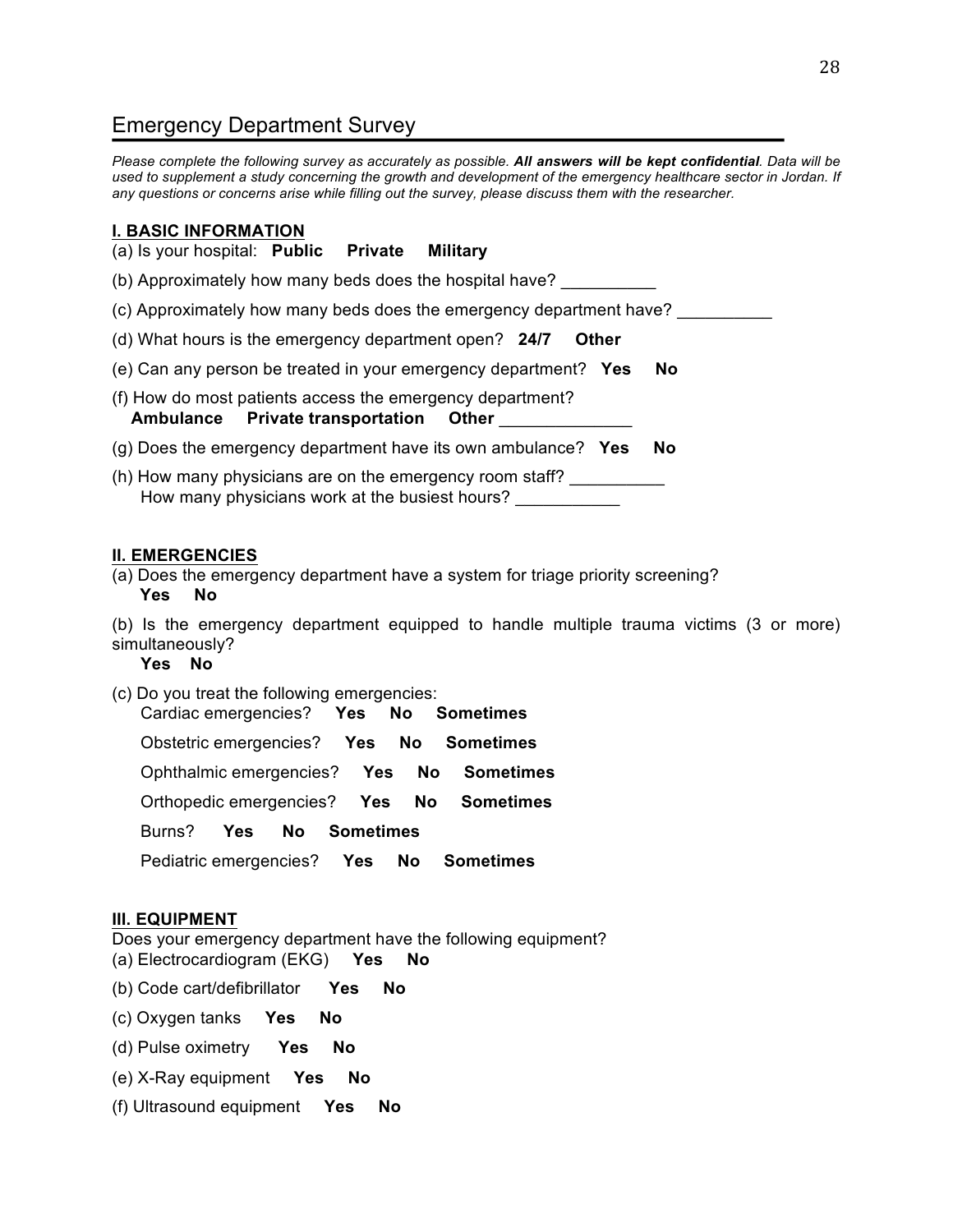(g) CT Scan **Yes No**

(i) Personal protective equipment (gloves, eye protection, face masks, etc)? **Yes No**

#### **IV. MEDICATIONS**

Does your emergency department have medications for: (a) Poisonings? **Yes No**

(b) Heart conditions? **Yes No**

- (c) Seizures? **Yes No**
- (d) Inflammation? **Yes No**
- (e) Respiratory distress? **Yes No**
- (f) Burns/Skin irritation? **Yes No**
- (g) Sedation? **Yes No**

#### **V. ANCILLARY SERVICES**

Which ancillary services are available to the emergency department? (check box if available) Lab Radiology Anesthesia Respiratory Therapy Electrocardiography

#### **VI. PERSONAL INPUT AND OPINION**

(a) What do you wish the emergency department had that would make your job easier?

(b) What do you wish the emergency department had that would improve patient outcomes?

(c) What would you like to see developed in the emergency department in the future?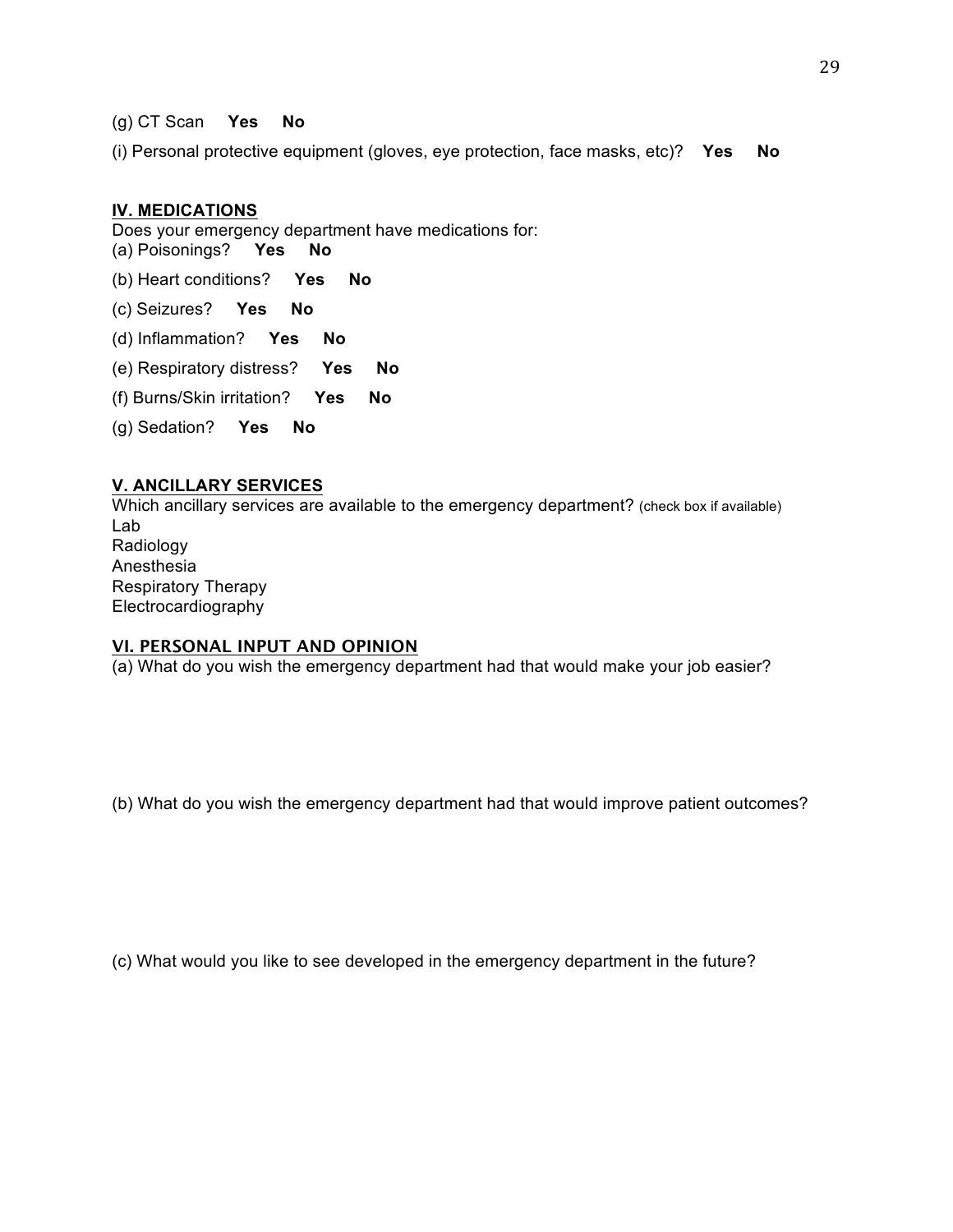

### **Consent to Use of Independent Study Project (ISP)**

(To be included with the electronic version of the paper and in the file of any World Learning/SIT Study Abroad archive.)

Student Name: Seif L. S. Nasir

Title of ISP: Quality of emergency departments in Amman evaluated by the availability of

essential emergency equipment

Program and Term: Jordan: Health and Community Development, Spring 2014

1. When you submit your ISP to your academic director, World Learning/SIT Study Abroad would like to include and archive it in the permanent library collection at the SIT Study Abroad program office in the country where you studied and/or at any World Learning office. Please indicate below whether you grant us the permission to do so.

2. In some cases, individuals, organizations, or libraries in the host country may request a copy of the ISP for inclusion in their own national, regional, or local collections for enrichment and use of host country nationals and other library patrons. Please indicate below whether SIT/World Learning may release your ISP to host country individuals, organizations, or libraries for educational purposes as determined by SIT.

3. In addition, World Learning/SIT Study Abroad seeks to include your ISP paper in our digital online collection housed on World Learning's public website. Granting World Learning/SIT Study Abroad the permission to publish your ISP on its website, and to reproduce and/or transmit your ISP electronically will enable us to share your ISP with interested members of the World Learning community and the broader public who will be able to access it through ordinary Internet searches. Please sign the permission form below in order to grant us the permission to digitize and publish your ISP on our website and publicly available digital collection.

Please indicate your permission by checking the corresponding boxes below:

| I hereby grant permission for World Learning to include my ISP in its permanent<br>library collection.                                                                                                                                                                                                                                     |
|--------------------------------------------------------------------------------------------------------------------------------------------------------------------------------------------------------------------------------------------------------------------------------------------------------------------------------------------|
| I hereby grant permission for World Learning to release my ISP in any format to<br>individuals, organizations, or libraries in the host country for educational purposes<br>as determined by SIT.                                                                                                                                          |
| I hereby grant permission for World Learning to publish my ISP on its websites<br>and in any of its digital/electronic collections, and to reproduce and transmit my<br>ISP electronically. I understand that World Learning's websites and digital<br>collections are publicly available via the Internet. I agree that World Learning is |